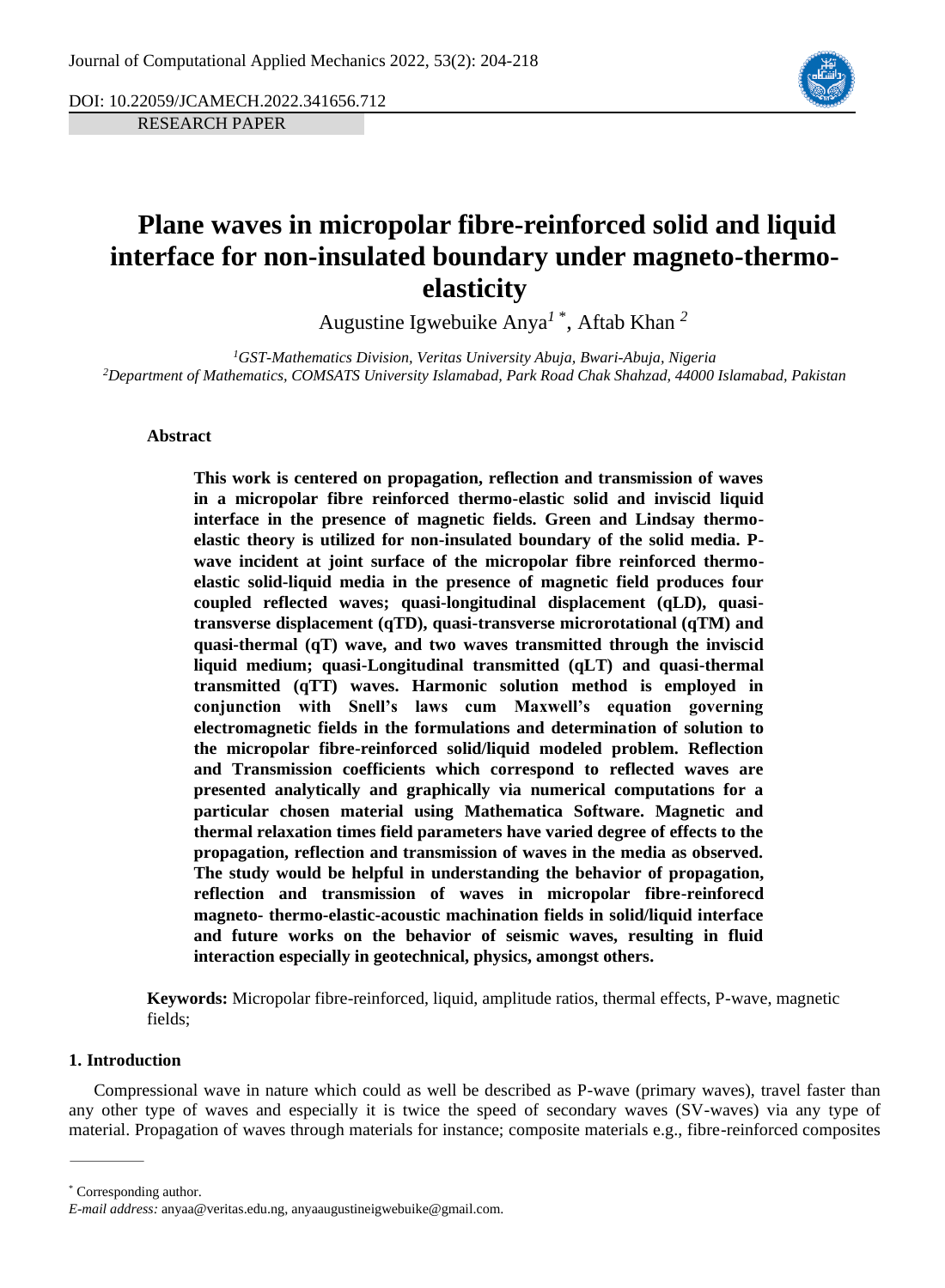and its deformation and analysis of stress is an interesting area of research in continuum mechanics let alone when there are fluid interactions. The strength and weightlessness occasioned by fibre reinforced materials made it possible for due recommendation to the fields of engineering, Science and Technology, composite materials in aeronautics, astronautics, earthquake sciences and so on, since in principle there exist stresses in solid and fluids to which analysis need to be ascertained and especially when they interfaced. Moreover, some materials possess pores Cowin and Nunziato [[1](#page-10-0), [2](#page-10-1)], Puri and Cowin [[3](#page-11-0)] which constitutes characteristics that influences the chemical reactivity of solids and in turn its mechanical reactivity. This made it possible for researchers to sought ways to improve on certain materials by proposing new models such as the composite material models, to get rid of the anomaly encountered. And subsequently upon this, first grade micro-continuum which is a material property also due to deformation in terms of translational and rotational forms, is a major potential concept that characterizes the behavior of materials with complex structures in wave propagation, reflection and transmission. It consists of micropolar, microstretch, and micromorphic theories Eringen [[4](#page-11-1)]. Thus, it's of the view that most large bodies such as moon, planets and the earth possess angular velocities as proposed by Schoenberg and Censor [[5](#page-11-2)] however, different from micro-continuum properties.

Nevertheless, magnetic fields are vectors which give description of magnetic influences of both magnetized and current electricity conducting material. These are encountered in daily activities as in the case of permanent magnets. On a different note, thermal wave starts by assuming linear proportionality of heat flux and temperature gradient which was deduced from Fourier's law of heat conduction. Hence, to examine and explain the mechanical composition of materials with all these physical phenomena, continuum models are capitalized on. Consequently, Lord and Shulman [[6](#page-11-3)] postulated a generalized thermo-elasticity theory by inclusion of thermal relaxation times and heat flux terms in Fourier's law of heat conduction. Lindsay and Green [[7](#page-11-4)], furthered the work by incorporating two time relaxation constants to the model while Green and Naghdi [[8-10](#page-11-5)] gave three forms of relations that provides wider treatment to heat flux models.

In spite of this, several authors McCarthy and Eringen [[11](#page-11-6)], Kumar, Gogna and Debnath [[12](#page-11-7)], Biswas, Sengupta, and Debnath [[13](#page-11-8)], Kumar and Singh [[14](#page-11-9)], have contributed to the study of micropolar elasticity theory in the literatures especially with effects of stretch, viscoelasticity, amplitude ratios of reflections of waves as the case may be. Singh [[15](#page-11-10)] opined the reflection and transmission between micro-polar viscoelastic solid and liquid interfaces having stretch. Baljeet [[16](#page-11-11)] accounted for the reflection of elastic plane surface waves with impedance boundary. Sengupta and Nath [[17](#page-11-12)], developed a study on surface waves in fibre-reinforced media. Chattopadhyay, Venkateswarlu, Saha [[18](#page-11-13)], investigated reflection of quasi-SV waves and quasi-P using both free and rigid boundary conditions for a fibre-reinforced medium. Chaudhary, Kaushik and Tomar [[19](#page-11-14)], gave account on reflection and transmission of plane waves for two self-reinforced media. Khan, Anya and Hajra [[20](#page-11-15)] studied the effects of surface waves under the influence of gravity for non-homogeneous fibre-reforced media possessing voids. Tauchert [[21](#page-11-16)], examined the thermal stresses in micropolar elastic solids. Chattopadhyay and Choudhury [[22](#page-11-17)], studied and deduced results on reflection and transmission of waves under the magnetic effects for a self-reinforced medium. Kumar, Sharma and Garg [[23](#page-11-18)], worked on reflection of plane waves in transversely isotropic micropolar visco-thermo-elastic media. Also, Abd-Alla, Abo-Dahab, Aftab [[24](#page-11-19)], made contributions on the behavior of magneto-thermoelastic surface waves in a rotating fiber reinforced viscoelastic media of higher order. Parveen Lata [[25](#page-11-20)], studied reflection and refraction of plane waves in a layered nonlocal elastic and anisotropic thermoelastic medium. Eigenvalue approach was utilized by Sinha and Bera [[26](#page-11-21)], to solve the problem regarding generalized infinite rotating medium of thermo-elasticity with one relaxation parameter by introducing heat source. Sunita, Suresh and Kapil [[27](#page-12-0)], recently examined reflection at free surface of fibre-reinforced thermoelastic rotating medium with two- temperature and phase-lag. Roy and Acharya [[28](#page-12-1)], examined the Propagation and reflection of plane waves in a rotating magnetoelastic fibre-reinforced semi space with surface stress. Singh and Sindhu [[29](#page-12-2)], examined the Propagation of waves at interface between a liquid half-space and an orthotropic micropolar solid half-space. Also, Gupta [[30](#page-12-3)], investigated on waves in micropolar transversely isotropic halfspace and inviscid liquid interface. Anya and Khan [[20](#page-11-15), [31-33](#page-12-4)] investigated on plane waves at free surfaces of a rotating micropolar fibre-reinforced medium with voids and also on magneto-thermo-elastic waves under GL theory: a case of reflection and propagation. The authors Asemi et al [[34-](#page-12-5) [37](#page-12-5)], carried out investigations on nanomaterials and nonlinear vibration analysis of piezoelectric nanoelectromechanical resonators and also in their research involved incorporated nonlocal effects. Baghani et al [[38](#page-12-6)], Farajpour et al [[39-46](#page-12-7)] developed models to study the dynamic and stability analysis of the rotating nanobeam in a nonuniform magnetic field considering the surface energy, buckling analysis of variable thickness of materials, large amplitude vibration of magneto-electro-elastic nanoplates, and higher-order nonlocal strain gradient plate model for buckling of orthotropic nanoplates with thermal effects, piezoelectric nanofilm-based electromechanical sensors, as the case maybe. Other authors like Ghayour et al [[47](#page-13-0)], dealt with propagation of wave and its formulation in a fluid filled submerged visco-elastic finite cylindrical shells. Goodarzi et al [[48](#page-13-1)] made investigation of the effect of pre-stressed on vibration frequency of rectangular nanoplate based on a visco-Pasternak foundation. Also in a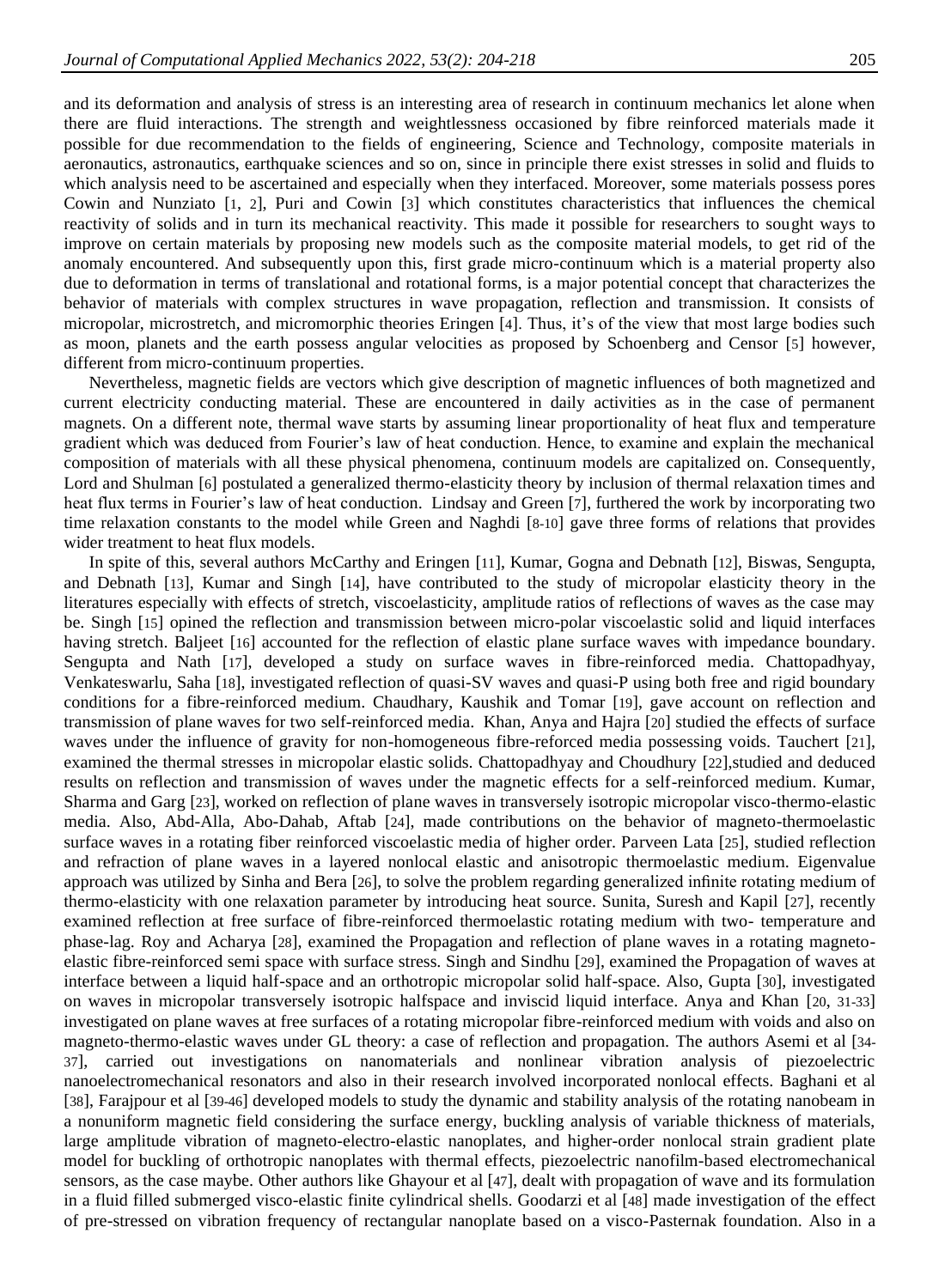similar vein, some others authors Mohammadi et al [[34-68](#page-12-5)], modeled a problem in thermo-mechanical vibration analysis of annular and circular graphene sheet embedded in an elastic medium, Levy type solution for nonlocal thermo-mechanical vibration of orthotropic mono-layer material, nonlinear vibration analysis of the viscoelastic composite nanoplate with three directionally imperfect porous FG core, and Hygro-mechanical vibration analysis of a rotating viscoelastic nanobeam embedded in a visco-Pasternak elastic medium and in a nonlinear thermal environment. Moosavi et al [[66](#page-14-0)] and Safarabadi et al [[54](#page-13-2)] respectivel studied Vibration analysis of nanorings using nonlocal continuum mechanics and shear deformable ring theory and Effect of surface energy on the vibration analysis of rotating nanobeam while Danesh et al [[64](#page-13-3)] gave account of axial vibration analysis of a tapered nanorod based on nonlocal elasticity theory and differential quadrature method.

Be that as it may, the current examination is aimed to account for the propagation, reflection and transmission of magneto-thermo elastic plane waves at joint surfaces of micropolar fibre-reinforced solid and inviscid liquid interfaces under G-L theory when the boundary is not insulated. The formulations were made along the  $x_1x_2$ -plane and the equations of motions analytically derived. By using appropriate boundary conditions at the interface the amplitude ratios were achieved. Four reflected waves exists for incident P-wave at the interface of the solid material; quasi-longitudinal displacement (qLD), quasi-transverse displacement (qTD) or quasi-transverse microrotational (qTM), and quasi-thermal waves while two waves exists in the liquid medium owing to no insulation of the solid medium; quasi-longitudinal transmitted (qLT) and qausi-thermal transmitted (qTT) waves. In addition, Mathematica Software aided in our numerical computations of results. These results i.e., the amplitude ratios are equally shown graphically by considering variations in the physical parameters to ascertain their effects to the modelled system. Some particular results could also be deduced in the absence of thermal effects, and magnetic fields, yielding the results of micropolar fibre-reinforced medium and liquid interface.

## **2. Formulation of the problem**

The constitutive relations for a micro-polar heat conducting fibre-reinforced linearly elastic anisotropic medium with reinforcement direction  $\hat{a}$  is given by:

$$
\sigma_{ij} = B_{ijmn} E_{mn} + P_{ijmn} \mathcal{G}_{mn} - \beta_{ij} \left( 1 + v_o \frac{\partial}{\partial t} \right) (T - T_o)
$$
\n(1)

$$
m_{ij} = B_{jimm} \ddot{E}_{mn} + P_{mij} \partial_{mn} \tag{2}
$$

The deformations and wryness tensors are taken as:

$$
E_{ij} = u_{j,i} + \varepsilon_{jim}\phi_m^*, \quad \mathcal{G}_{mn} = \phi_{m,n}^*, \tag{3}
$$

and the balance laws in the presence of external applied magnetic field  $F_j$  under G-L theory are given below:

$$
\sigma_{ij,i} + F_j = \rho \ddot{u}_j \tag{4}
$$

$$
m_{ij,i} + \varepsilon_{jmn}\sigma_{mn} = \rho J\ddot{\phi}_j^* \tag{5}
$$

$$
\frac{\partial}{\partial x_i}(\kappa_{ij}\frac{\partial T}{\partial x_j}) = \rho c_v(\frac{\partial}{\partial t} + \tau_o \frac{\partial^2}{\partial t^2})T + T_o\beta_{ij}(\frac{\partial}{\partial t})E_{ij}
$$
(6)

The thermal constants  $v_o$  and  $\tau_o$ , as stated in the above equations are termed thermal relaxation times equations and they satisfy the inequalities  $v_0 \ge \tau_0 \ge 0$ . if  $\tau_0 > 0$ , consequently  $v_0 > 0$ , the Eq. (6) predicts a finite speed of propagation of thermal signals and if  $v_0 = \tau_0 = 0$ , the Eqs. (1) and (6) reduce to the coupled theory. The presumption that  $\tau_o = 0$  and  $v_o > 0$  is also tenable; in this case the equation of motion continues to be affected by the temperature rate, while Eq. (6) predicts an infinite speed for the propagation of heat. In Eq. (1), we have made use of the condition  $|T - T_o| \ll T_0$  to replace  $T - T_o$  by  $T$  in the last term of Eq. (1).  $K_{ij}$  represents conductivity tensor, c<sub>v</sub> is the specific heat at constant deformation,  $\beta_{ij}$  denotes the thermal moduli,  $\phi_j^*$ ,  $u_j$ ,  $\sigma_{ij}$ ,  $m_{ij}$ , are the microrotation vector,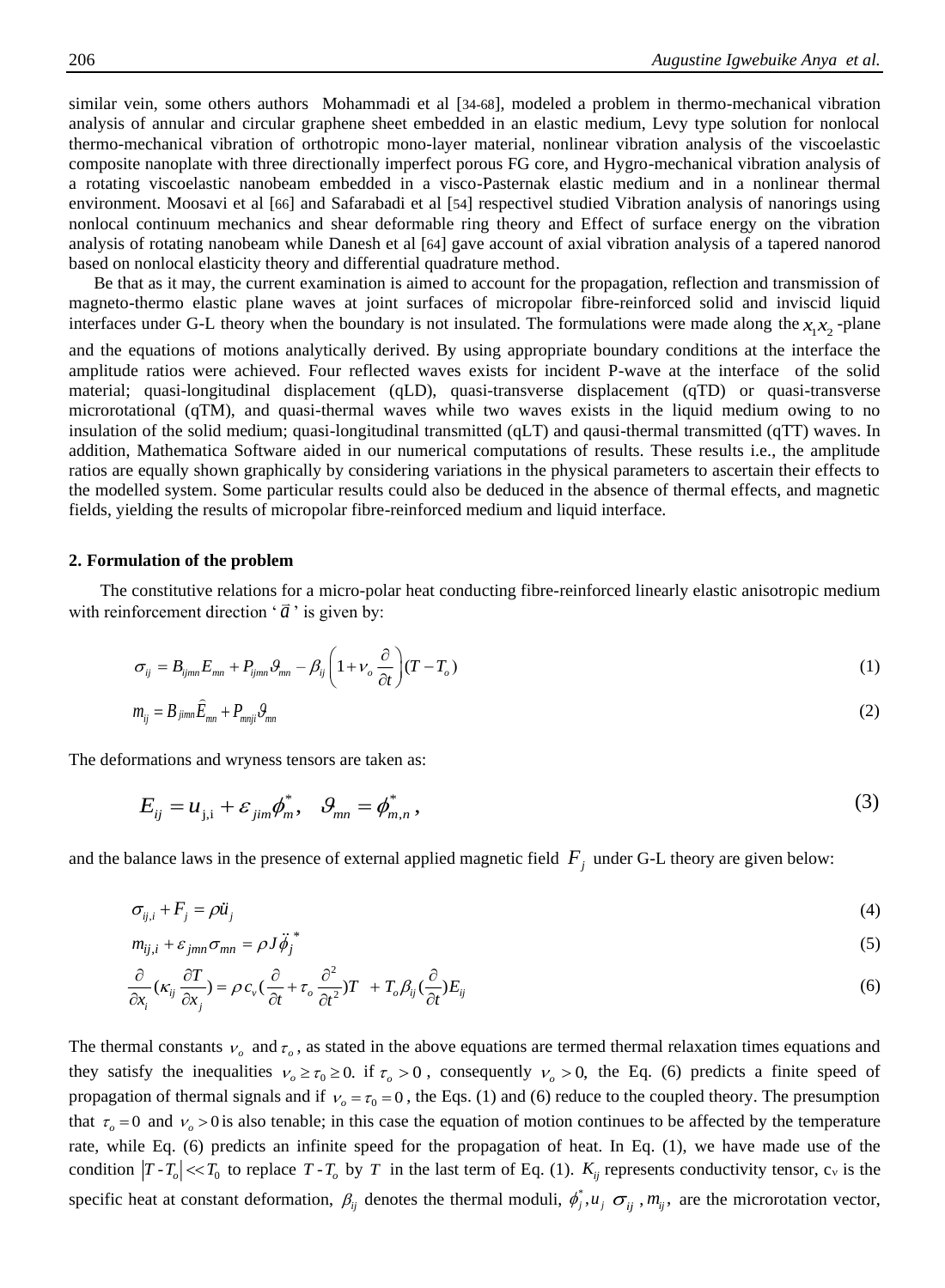displacement vector, stress tensor, and couple stress tensor respectively;  $\rho$  is the bulk mass density,  $J$  is the microinertia;  $B_{ijmn}$ ,  $B_{jimn}$  are characteristics constants of the material and also non symmetric properties of  $B_{ijmn}$ ,  $B_{jimn}$  and  $Q_{ijmn}$  holds. For simplicity we chose  $\vec{a} = (a_1, a_2, a_3)$  such that  $a_i = \delta_{i3}$  entails fibre direction such that  $\delta_{ij}$  connotes Kronecker-Delta function,  $\varepsilon_{jim}$  is the Levi-Civita tensor. Index after comma represents partial derivative with respect to coordinate and superscript dot specifies partial derivative with respect to time. Consider the deformation in  $x_1x_2$ -Plane and  $\phi^* = (0,0,\phi_3^*)$ .  $F_i = \mu_0 \varepsilon_{ijk} J_j H_k$ . Linearized Maxwell equations in tensor form governing the electromagnetic field for a perfectly conducting medium as:  $\varepsilon_{ijk}H_{k,j} = \varepsilon_0 \varepsilon_{ijk}J_j \dot{E}_k$ ,  $\varepsilon_{ijk}E_{k,j} = -\mu_0 \dot{H}_i$ ,  $H_{i,j} = 0$ ,  $E_{i,j} = 0$ ,  $E_i = \mu_0 \varepsilon_{ijk} \dot{u}_j H_k$ , are considered.  $H_i = H_0 \delta_{i3} + h_i$ ,  $h_i$  is induced magnetic field and  $\varepsilon_o$  is electric permeability and the material lies in  $x_1x_2$  – plane. Thus the magnetic force  $F_i$  is given as  $F_i = \mu_0 H_0^2 (e_{i} - \varepsilon_0 \mu_0 \ddot{u}_i)$ ,  $F_3 = 0$  and  $h_i(x_1, x_2, x_3) = -u_{k,k} \delta_{i3}$ , and  $e = u_{1,1} + u_{2,2}$ . In these equations,  $F_i$ represents magnetic force,  $J_i$  is current density,  $H_i$  is magnetic vector field and  $\mu_o$  is magnetic permeability. In view of the fact that the tensors are not symmetric in micropolar, Eqs.(4)- (6) in component form take the forms:

$$
B_1 u_{1,11} + (B_2 + B_3) u_{2,12} + B_4 u_{1,22} + B_1^* \phi_{3,2}^* - \beta_1 (1 + \nu_o \frac{\partial}{\partial t}) T_1 = (\varepsilon_0 \mu_0^2 H_0^2 \ddot{u}_1 + \rho \ddot{u}_1)
$$
(7)

$$
B_5 u_{2,11} + B_2 u_{1,12} + B_6 u_{2,22} - B_5 \phi_{3,1}^* - \beta_1 (1 + \nu_o \frac{\partial}{\partial t}) T_2 = (\varepsilon_0 \mu_0^2 H_0^2 \ddot{u}_2 + \rho \ddot{u}_2),
$$
\n(8)

$$
B_5^* \phi_{3,11}^* + B_4^* \phi_{3,22}^* - 2B_4 \phi_3^* + B_4 (u_{2,1} - u_{1,2}) = \rho J \ddot{\phi}_3^*,
$$
\n(9)

$$
K_1 T_{ii} = \rho c_v \left( \dot{T} + \tau_o \ddot{T} \right) + T_o \beta_i \dot{u}_{i,i} , \qquad (10)
$$

where;

$$
B_1 = (\lambda + \beta + 2\alpha - 2\mu_T + 4\mu_L + \mu_0 H_0^2), \quad B_2 = (\lambda + \alpha + \mu_0 H_0^2), \quad B_3 = 2(\mu_L - \mu_T),
$$
  
\n
$$
B_4 = 2\mu_T, B_5 = 2\mu_L, B_6 = (\lambda + 2\mu_T + \mu_0 H_0^2), B_1^* = B_4 - B_3,
$$
\n(11)

 $\mu_1 - \mu_T \alpha$ ,  $\beta$  are fiber reinforced parameters. We employ the following dimensionless constants for convenience:  $(x'_1, x'_2, u'_1, u'_2) = c_0 \eta_0(x_1, x_2, u_1, u_2)$ ,  $(t', \tau'_0, v'_0) = c_0^2 \eta_0(t, \tau_0, v_0)$ ,  $\sigma'_{ij} = \sigma_{ij} / \rho c_0^2$ ,  $\phi_3^{*'} = B_5 \phi_3^* / \rho c_0^2$ ,  $m'_{ij} = m_{ij} / \rho c_0^2$ ,  $T' = \beta_1 T / \rho c_0^2$ , where  $\eta_0 = \rho C_v / K_1$ ,  $c_0^2 = B_1 / \rho$ , are for the solid medium and  $\sigma'_{ij} = \sigma_{ij} / \rho c_0^2$ ,

 $(x'_1, x'_2, u'_1, u'_2) = c_{01} \eta_{01}(x_1, x_2, u_1, u_2)$ ,  $(t', \tau_0', v_0') = c_{01}^2 \eta_{01}(t, \tau_0, v_0)$ , where  $\eta_{01} = \rho_5 C_v / K_1$ ,  $c_{01}^2 = \lambda_5 / \rho_5$ , are for the inviscid liquid medium. The dimensionless constants are introduced into Eqs. (7-10) and the upper sign "'" dropped, gives;

$$
u_{1,11} + B_{11}u_{2,12} + B_{13}u_{1,22} + B_{11}^* \phi_{3,2}^* - (1 + \nu_o \frac{\partial}{\partial t})T_1 = (\eta \ddot{u}_1 + \ddot{u}_1),
$$
\n(12)

$$
B_{14}u_{2,11} + B_{12}u_{1,12} + B_{15}u_{2,22} - \phi_{3,1}^* - (1 + \nu_o \frac{\partial}{\partial t})T_{,2} = (\eta \ddot{u}_1 + \ddot{u}_1),
$$
\n(13)

$$
B_{12}^* \phi_{3,11}^* + B_{13}^* \phi_{3,22}^* - B_7 \phi_3^* + B_8 (u_{2,1} - u_{1,2}) = J \dot{\phi}_3^*,
$$
  
\n
$$
T_{ii} = (\dot{T} + \tau_o \ddot{T}) + B_9 \dot{u}_{i,i}.
$$
\n(14)

Here,  $(B_{11}, B_{12}, B_{13}, B_{14}, B_{15}, B_{11}^*, B_{12}^*, B_{13}^*) = ((B_2 + B_3), B_2, B_4, B_5, B_6, B_1^*, B_5^*, B_4^*) / B_1, B_7 = 2(B_4 K_1^2) / \rho B_1^3 C_v^2$  $B_8 = (B_4 B_5 K_1^2) / \rho B_1^3 C_v^2$ ,  $B_9 = (T_o \beta_1^2) / B_1 \rho C_v$ , and  $\eta = (\varepsilon_0 \mu_0^2 H_0^2) / \rho$ .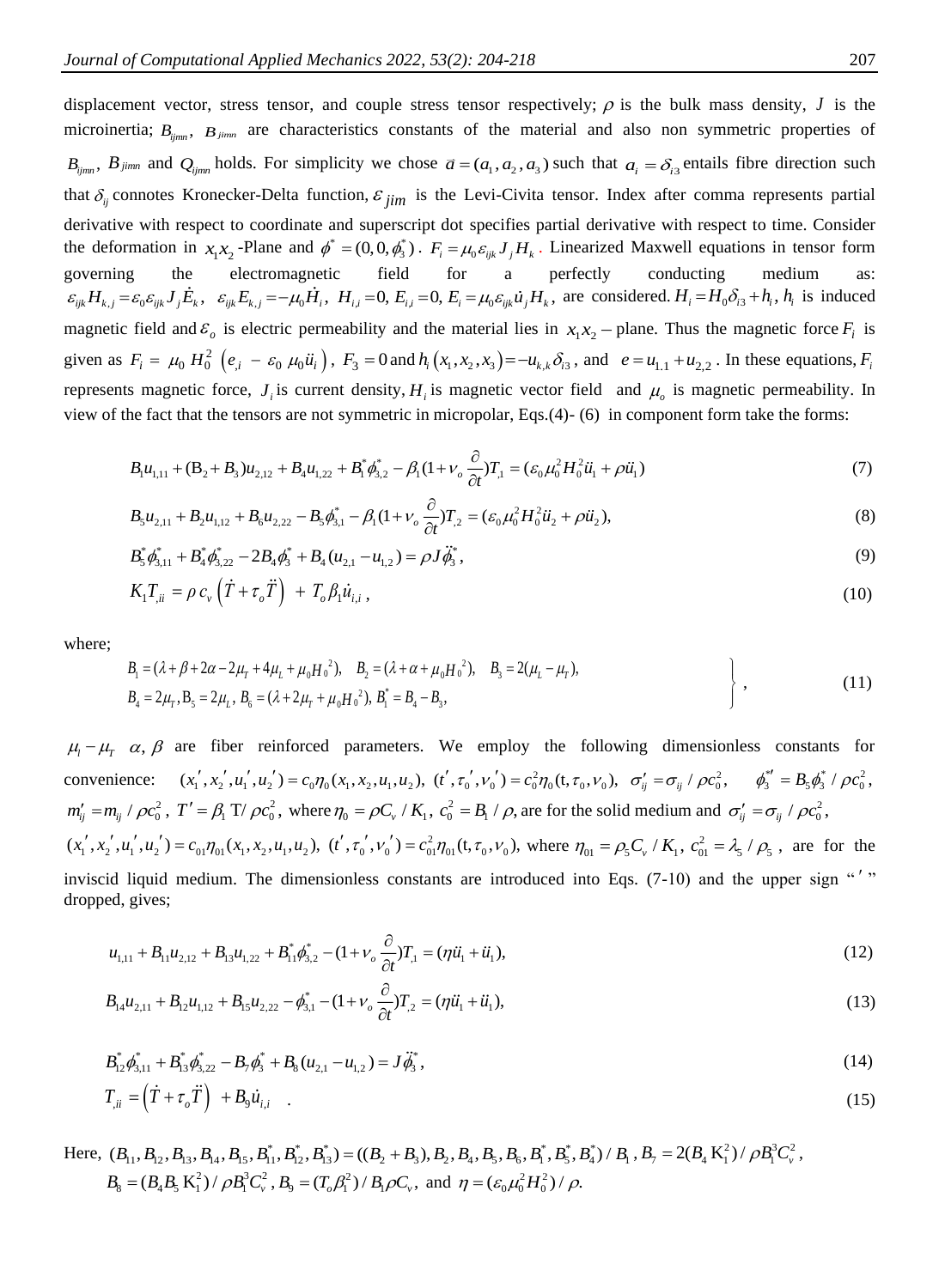## **3. Normal mode analysis and solution of the problem**

In this section, consider joint media of a homogeneous micropalar fibre-reinforced solid in the half-space  $x_2 < 0$ and liquid medium occupying the half-space  $x_2 > 0$ . This is such that they are in contact at  $x_2 = 0$ . Let the normal mode analysis or harmonic solution approach be applicable such that the incident waves have the displacement chosen as;

$$
(u_i, \phi_3^*, (T - T_o) = \theta) = (R, P, \theta_o) e^{i\{k(x, p_j) - \omega t\}}, \quad i = j = 1, 2.
$$
 (16)

Where *R, P,*  $\phi_0^*$ , and  $\theta_0$  are amplitudes of  $u_1, u_2, \phi_3^*$  and  $\theta$  respectively.  $\omega$ , is the angular velocity or frequency of the wave,  $c = \frac{w}{k}$  $=\frac{\omega}{\omega}$  is the phase velocity of the wave, and k is the wave number. Making use of Eq. (16) into Eqs. (12-15) respectively, yields the non-dimensional equations below:

$$
(k^{2}D_{1} - \{c^{2}(\eta + 1)\})R + \{k^{2}B_{11}p_{1}p_{2}\}P - i\{kib_{11}^{*}p_{2}\}\phi_{0}^{*} + \{ik(1 - ickv_{o})p_{1}\}\theta_{o} = 0,
$$
\n(17)

$$
{k^2 B_{12} p_1 p_2} R + {k^2 D_2 - (c^2 (\eta + 1))} P + i {ik p_1} \phi_0^* + {ik (1 - ic k v_o) p_2} \theta_o = 0,
$$
  
\n
$$
{ik B_8 p_2} R - {ik B_8 p_1} P + {k^2 D_3 + B_7 - J k^2 c^2} \phi_0^* = 0,
$$
\n(19)

$$
\{ikB_8p_2\}R - \{ikB_8p_1\}P + \{k^2D_3 + B_7 - Jk^2c^2\}\phi_0^* = 0,\tag{19}
$$

$$
-(kB_9ck\ p_1)R - (kB_9ck\ p_2)P + \{(ick + \tau_0k^2c^2) - k^2\}\theta_0 = 0.
$$
\n(20)

Here  $D_1 = p_1^2 + B_{13}p_2^2$ ,  $D_2 = B_{14}p_1^2 + B_{15}p_2^2$ ,  $D_3 = B_{12}^*p_1^2 + B_{13}^*p_2^2$ .

For non-trivial solution, Eqs.(3.6)-(3.8), becomes the quartic equation as follows:

$$
d^4 + C_1 d^3 + C_2 d^2 + C_3 d + C_4 = 0.
$$
\n(21)

Where  $d = k^2$ . This shows that the characteristic Eq. (21) with complex coefficients  $C_1$ ,  $C_2$ ,  $C_3$ , and  $C_4$  (See appendix) yields four complex roots; detailing that four waves propagates, with complex phase velocities:  $c_1, c_2, c_3$  and  $c_4$  corresponding to the wave number  $k_1, k_2, k_3$ , and  $k_4$ , in the solid medium respectively. This also entails that the two dimensional model of magneto-thermo-elastic micropolar fibre-reinforced solid half space under G-L theory for a non-insulated boundary have four waves; quasi-P wave, quasi-SV wave, quasi-transverse microrotational wave and thermal wave travelling in the solid medium. Following [[29](#page-12-2)] for the liquid medium, consider  $B_1 = B_2 = B_6 = \lambda_s$ ,  $\rho = \rho_s$ , and  $B_4 = B_5 = B_1^* = B_4^* = B_5^* = 0$  into Eqs. (7-10) to obtain the non-dimensional equation for a non-trivial solution as:

$$
E_{11}d_1^2 + E_{12}d_1 + E_{13} = 0 \tag{22}
$$

Where  $d_1 = k^{*2}$ , and  $E_{11}$ ,  $E_{12}$ , and  $E_{13}$  given in appendix, are complex coefficients of the characteristic equation in the inviscid liquid medium such that Eq. (3.10) possesses two complex phase velocities:  $c_5$ , and  $c_6$  corresponding to the wave number  $k_5$ , and  $k_6$ . Thus, in the liquid medium quasi-longitudinal and quasi-thermal wave can propagate. Any one of four waves can be chosen as incident wave.

In Fig. 1, when quasi-P wave  $(A_0)$  is incident at the boundary  $x_2 = 0$  of a rotating magneto-thermo-elastic micropolar fibre-reinforced non-insulated anisotropic solid at the boundary and liquid interface under G-L theory, there exist reflected waves as quasi-P ( $A_1$ ) or qLD, quasi-SV ( $A_2$ ) or qTD, quasi-TM ( $A_3$ ) and quasi-thermal

 $(A_4)$ . Also the transmitted waves exists as; transmitted qLD ( $A_5$ ) and transmitted thermal wave ( $A_6$ ), See Fig.1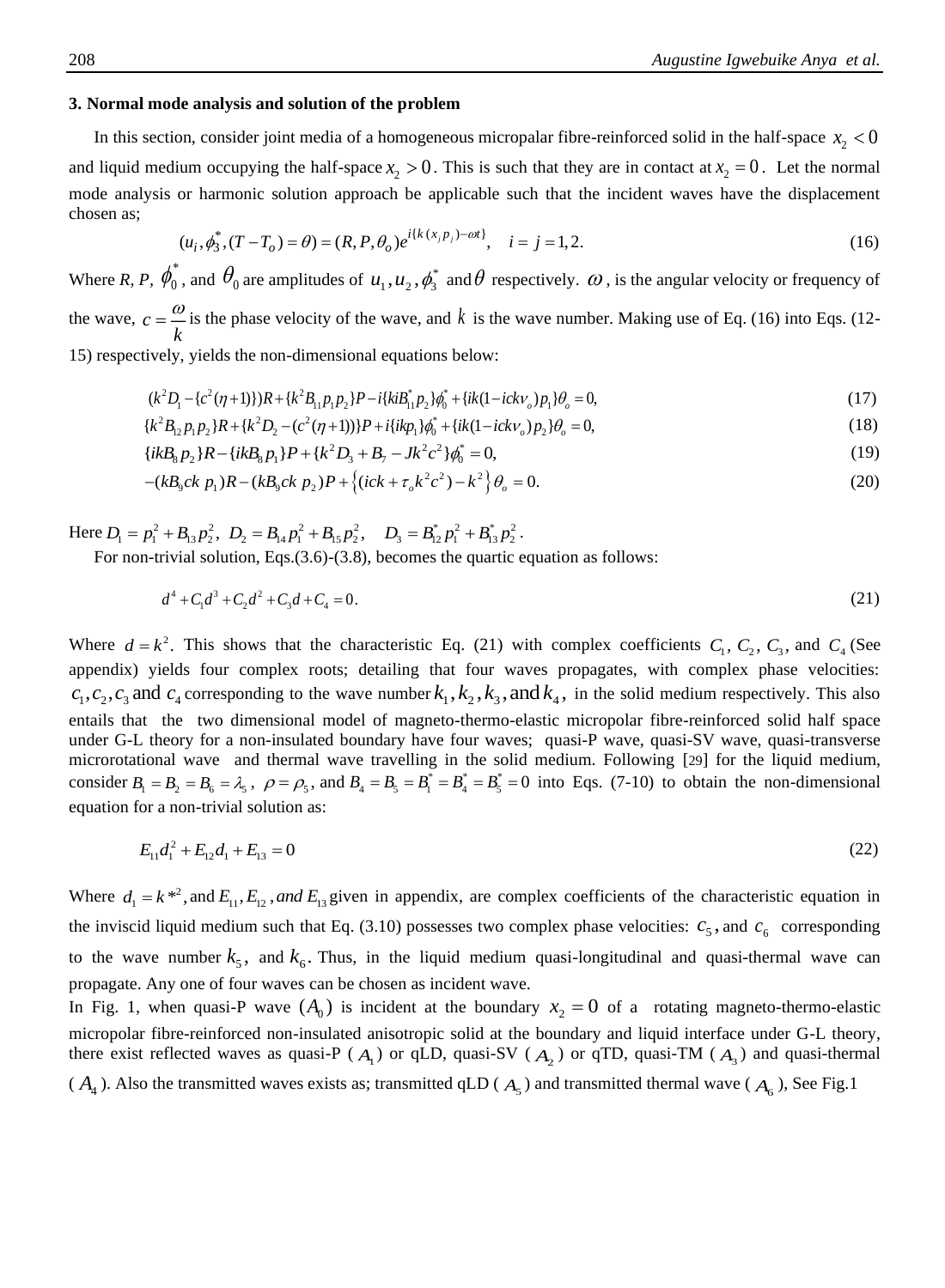

**Fig 1: Schematic of the problem showing incidence, reflected and transmitted waves in the solid/liquid interface under magnetic effects.**

#### **3.1 Boundary conditions**

 $\sigma_{22}^{\alpha} + \bar{\sigma}_{22}^{\alpha} = \sigma_{22}^{l'} + \bar{\sigma}_{22}^{l'}$ ,  $\sigma_{21}^{\alpha} = 0$ ,  $\sigma_{12}^{\alpha} = 0$ ,  $m_{23}^{\alpha} = 0$ ,  $T_{,2}^{\alpha} = T_{,2}^{l}$  for non-insulated boundary and 2 2  $u_2^{\alpha} = u_2^{\beta}$ at  $x_2 = 0$ ,  $\alpha = 0$ , 1,2, 3, 4 and  $l = 5$ , 6, and the sign "'" indicates liquid medium. Where, Maxwell's stresses Abd- Alla et al [[24](#page-11-19)] are as follows:  $\overline{\sigma}_{ij} = \mu_0 H_0 \left[ H_i h_j + H_j h_i - H_k h_k \delta_{ij} \right]$ ,  $\Rightarrow \overline{\sigma}_{ij} = \mu_0 H_0 \begin{vmatrix} h_3 & h_2 & h_3 \\ 0 & -h_3 & h_2 \end{vmatrix}$  $(0 - 0)$   $(0 - 1)$ 1  $\frac{1}{2}$   $\frac{1}{3}$ 0  $\mu_{ij} = \mu_0 H_0 \begin{vmatrix} 0 & -h_3 & h_2 \end{vmatrix}$ . *h h*  $H_0$  0  $-h$  *h h h h*  $\sigma_{ii} = \mu$  $\begin{bmatrix} -h_3 & 0 & h_1 \end{bmatrix}$  $\Rightarrow \overline{\sigma}_{ij} = \mu_0 H_0 \begin{vmatrix} 0 & -h_3 & h_2 \end{vmatrix}$  $\begin{bmatrix} h_1 & h_2 & h_3 \end{bmatrix}$ 

Here,  $h_3 = -H_0(u_{1,1} + u_{2,2})$ ,  $h_1 = h_2 = 0$ , and  $\sigma_{22} + \bar{\sigma}_{22} = 0 \Rightarrow \sigma_{22} + \mu_0 H_0^2(u_{1,1} + u_{2,2}) = 0$ ,  $m_{23} = 0 \Rightarrow \phi_{3,2}^* = 0$ .

That is at  $x_2 = 0$ , normal force stresses, normal components of displacement vectors, and temperature gradients are continuous, while tangential stresses, tangential couple stresses vanishes. We choose the displacement components, micro-rotation vectors and temperature as:

$$
u_1^{\alpha} = A_{\alpha} d_1^{\alpha} e^{i\mu_{\alpha}}, u_1^{\dagger} = A_{\alpha} d_1^{\dagger} e^{i\mu_{\alpha}}, u_2^{\dagger} = I^{\dagger} A_{\alpha} d_1^{\dagger} e^{i\mu_{\alpha}},
$$
  
\n
$$
u_2^{\alpha} = W^{\alpha} A_{\alpha} d_1^{\alpha} e^{i\mu_{\alpha}}, T^{\dagger} - T_0^{\dagger} = I^{*l} A_{\alpha} d_1^{\dagger} e^{i\mu_{\alpha}},
$$
  
\n
$$
\phi_3^* = i k_{\alpha} G^{\alpha} A_{\alpha} d_1^{\alpha} e^{i\mu_{\alpha}}, T^{\alpha} - T_0^{\alpha} = X^{\alpha} A_{\alpha} d_1^{\alpha} e^{i\mu_{\alpha}},
$$
\n(23)

Here,  $\mu_{\alpha} = k_{\alpha} (x_1 p_1^{\alpha} + x_2 p_2^{\alpha} - c_{\alpha} t)$ ,  $\alpha = 0$  correspond to incident wave,  $\alpha = 1, 2, 3, 4$  corresponds to reflected waves in the solid medium and  $\mu_l = k_l (x_l p_1^l + x_2 p_2^l - c_l t)$ , where  $l = 5$  and 6 corresponds to transmitted waves in the inviscid liquid medium. Also, the coupled relations for the solid medium are obtained from Eqs. (17-20) i.e.

$$
W_1^{\alpha} = \{p_1^{\alpha}(k_{\alpha}^2(D_1^{\alpha} - (c_{\alpha}^2(\eta + 1))) + B_{11}^* p_2^{\alpha}(k_{\alpha}^2 B_{12} p_1^{\alpha} p_2^{\alpha})\}\{ic_{\alpha}k_{\alpha} + k_{\alpha}^2(\tau_0 c_{\alpha}^2 - 1)\} +
$$
  
\n
$$
ik_{\alpha}(1 - ic_{\alpha}k_{\alpha}v_0)(B_{11}^* p_2^{(\alpha)2} + p_1^{(\alpha)2})(B_{9}k_{\alpha}\omega p_1^{\alpha}),
$$
  
\n
$$
W_2^{\alpha} = \{B_{11}^* p_2^{\alpha}(k_{\alpha}^2 D_2^{\alpha} - (c_{\alpha}^2(\eta + 1))) + p_1^{\alpha}(k_{\alpha}^2 B_{12} p_1^{\alpha} p_2^{\alpha})\}\{ic_{\alpha}k_{\alpha} + k_{\alpha}^2(\tau_0 c_{\alpha}^2 - 1)\} +
$$
  
\n
$$
ik_{\alpha}(1 - ic_{\alpha}k_{\alpha}v_0)(B_{11}^* p_2^{(\alpha)2} + p_1^{(\alpha)2})(B_{9}k_{\alpha}c_{\alpha}k_{\alpha} p_2^{\alpha}),
$$
  
\n
$$
W^{\alpha} = -F_1^{\alpha} / F_2^{\alpha}, G^{\alpha} = (ik_{\alpha}B_{8}(p_1^{\alpha} F^{\alpha} - p_2^{\alpha})) / k_{\alpha}^2 D_3^{\alpha} + B_7 - Jk_{\alpha}^2 c_{\alpha}^2,
$$
  
\n
$$
X^{\alpha} = (k_{\alpha}B_{9}(p_2^{\alpha} W^{\alpha} + p_1^{\alpha})) / ic_{\alpha}k_{\alpha} + k_{\alpha}^2(\tau_0 c_{\alpha}^2 - 1).
$$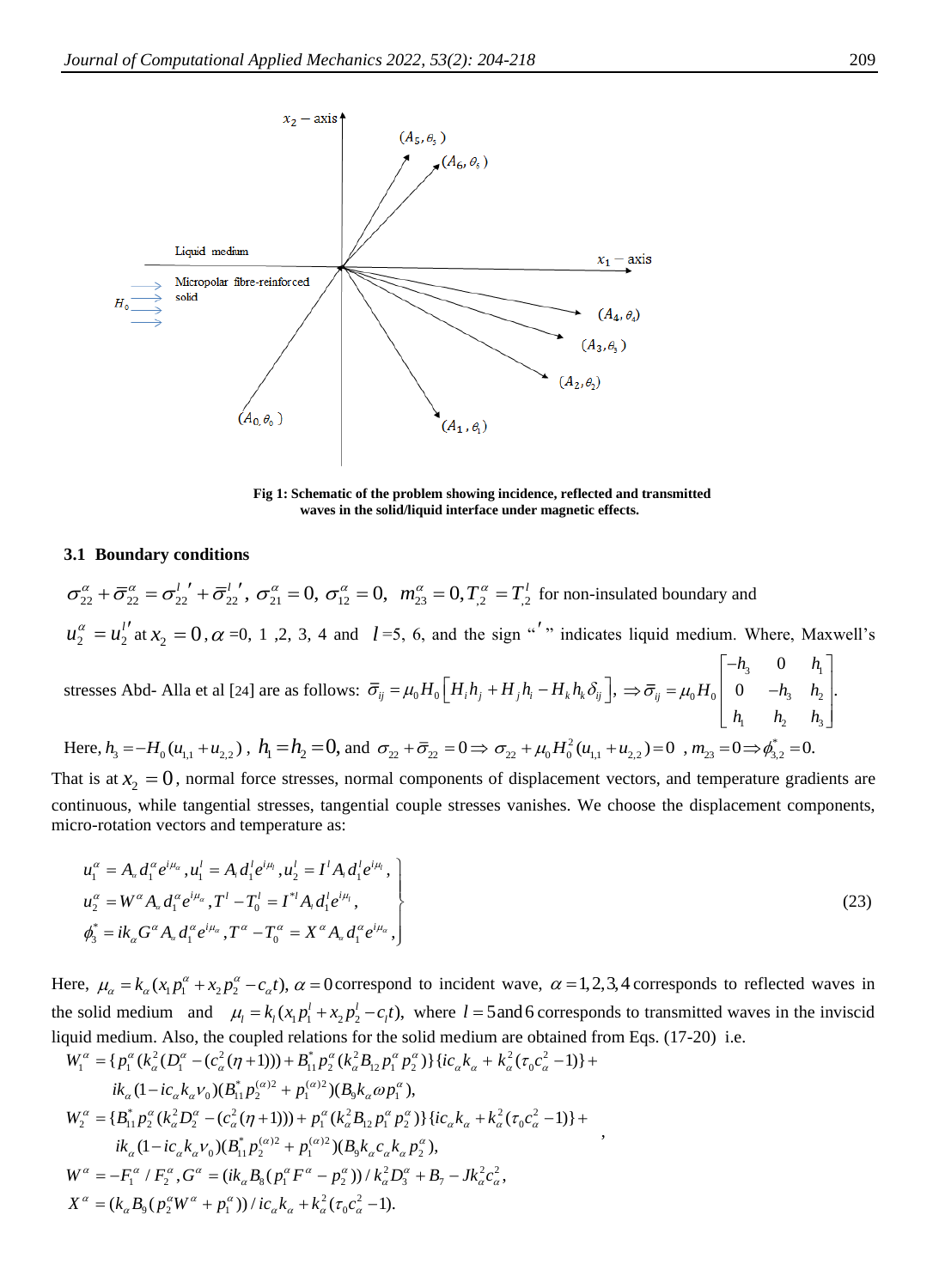Here  $D_1^{\alpha} = p_1^{(\alpha)2} + B_{13}p_2^{(\alpha)2}$ ,  $D_2^{\alpha} = B_{14}p_1^{(\alpha)2} + B_{15}p_2^{(\alpha)2}$ , and  $D_3^{\alpha} = B_{12}^*p_1^{(\alpha)2} + B_{13}^*p_2^{(\alpha)2}$ , and similarly, the coupled equations for the inviscid liquid medium take the forms:

$$
\begin{aligned} \mathbf{I}^l &= \{p_2^l(k_a^2D_1^l - (c_l^2(\eta + 1))) - p_1^l(k_a^2p_1^lp_2^l)\} / \{p_1^l(k_a^2D_2^l - (c_l^2(\eta + 1))) - p_2^l(k_a^2p_1^lp_2^l)\} \\ \mathbf{I}^{*l} &= (k_lB_{l0}(p_2^l\mathbf{I}^l + p_1^l)) / ic_lk_l + k_l^2(\tau_0c_l^2 - 1) \text{ , where } D_1^l = p_1^{002} \text{ and } D_2^l = p_2^{002}. \end{aligned}
$$

Using Eq. (23) into dimensionless boundary conditions, we obtain the system:  $a_{ij}Z_j = b_i$ . Where;  $a_{1j} = (\{k_j\{(A'_2 + (\mu_0H_0^2 / B_1))p'_1 + (A'_6 + (\mu_0H_0^2 / B_1))W^j p'_2\} + (i + c_jv_0k_j)X^j\}d'_1)$  ${k_0} { (A'_2 + (\mu_0 H_0^2 / B_1)) p_1^{(0)} + (A'_6 + (\mu_0 H_0^2 / B_1) W^{(0)} p_2^{(0)} + (i + c_0 v_0 k_0) H^{(0)} d_1^{(0)}}$  $a_{1l} = -({k_1\{(1+(\mu_0H_0^2/\lambda_5))p_1^l + (1+(\mu_0H_0^2/\lambda_5))I^l p_2^l\} + (i+c_l v_0k_l)I^{*l}\}d_1^l$  ${k_0} {(\Delta'_2 + (\mu_0 H_0^2 / B_1)) p_1^{(0)} + (\Delta'_6 + (\mu_0 H_0^2 / B_1)) W^{(0)} p_2^{(0)}} + (i + c_0 v_0 k_0) X^{(0)} d_1^{(0)}$  $a_{2j}=((k_{j}\{W^{j}A_{3}^{\prime}p_{1}^{j}+B_{13}p_{2}^{j}+B_{11}^{*}G^{j}\}d_{1}^{j}))/\{k_{0}\{W^{(0)}A_{3}^{\prime}p_{1}^{(0)}+B_{13}p_{2}^{(0)}+B_{11}^{*}G^{(0)}\}d_{1}^{(0)}, a_{25}=0, a_{26}=0,$  $a_{3j} = (\{k_i \{W^j B_{14} p_1^j - G^j\}d_1^j) / \{k_0\{W^{(0)} B_{14} p_1^0 - G^{(0)}\}d_1^0, a_{35} = 0, a_{36} = 0,$  $a_{4j} = (k_j^2 p_2^j G^j d_1^j) / k_0^2 p_2^0 G^0 d_1^0$ ,  $a_{45} = 0$ ,  $a_{46} = 0$ ,  $a_{5l} = -\{l^l d_1^l / W^{(0)} d_1^{(0)}\} (B_1 \rho / \lambda_5 \rho_5)^{1/2}$ ,  $a_{5j} = W^j d_1^j / W^{(0)} d_1^{(0)}$ ,  $a_{6j} = k_j p_2^j X^j d_1^j / k_0 p_2^{(0)} X^{(0)} d_1^{(0)}$ ,  $a_{6l} = -k_l p_2^l I^{*l} d_1^l / k_0 p_2^{(0)} X^{(0)} d_1^{(0)} (\lambda_5^3 \rho_5 / B_1^3 \rho)^{1/2}$ ,  $j = 1, 2, 3, 4, l = 5, 6$ ,  $Z_i = |A_i \, / \, A_0|$ ,  $b_i = -1$ ,  $i = 1, 2, 3, 4, 5, 6$ .  $A'_6 = B'_6 \, / \, B_1$ ,  $A'_3 = B_3 \, / \, B_1$ ,  $A'_2 = B'_2 \, / \, B_1$ ,  $B'_2 = (\lambda + \alpha)$ ,  $B'_6 = (\lambda + 2\mu)$ .  $a_{ij}$  as the coefficients of the system are found by by using Snell's law:  $k_0 p_1^{(0)} = k_1 p_1^{(1)} = k_2 p_1^{(2)} = k_3 p_1^{(3)} = k_4 p_1^{(4)} = k_5 p_1^{(5)} = k_6 p_1^{(6)} = k.$  $k_0 c_0 = k_1 c_1 = k_2 c_2 = k_3 c_3 = k_4 c_4 = k_5 c_5 = k_6 c_6 = \omega.$ 

Notice that  $k_0 = k_1$  and  $c_0 = c_1$ . Components of propagation and unit displacement vector are as follows:

 $p_1^{(0)} = \sin\theta, p_2^{(0)} = \cos\theta, d_1^{(0)} = \sin\theta, d_2^{(0)} = \cos\theta, p_1^{(1)} = \sin\theta_1, p_2^{(1)} = -\cos\theta_1, d_1^{(1)} = \sin\theta_1, d_2^{(1)} = -\cos\theta_1$  $p_1^{(2)} = \text{Sin}\theta_2, p_2^{(2)} = -\text{Cos}\theta_1, d_1^{(2)} = \text{Cos}\theta_2, d_2^{(2)} = \text{Sin}\theta_2, p_1^{(3)} = \text{Sin}\theta_3, p_2^{(3)} = -\text{Cos}\theta_3, d_1^{(3)} = \text{Cos}\theta_3, d_2^{(3)} = \text{Sin}\theta_3,$  $p_1^{(4)} = \sin\theta_4$ ,  $p_2^{(4)} = -\cos\theta_4$ ,  $d_1^{(2)} = \cos\theta_4$ ,  $d_2^{(4)} = \sin\theta_2$ ,  $p_1^{(5)} = \sin\theta_5$ ,  $p_2^{(5)} = \cos\theta_5$ ,  $d_1^{(5)} = \sin\theta_5$ ,  $d_2^{(5)} = \cos\theta_5$ ,  $p_1^{(6)} = \text{Sin}\theta_6, p_2^{(6)} = \text{Cos}\theta_6, d_1^{(6)} = \text{Sin}\theta_6, d_2^{(6)} = \text{Cos}\theta_6, \theta = \theta_1$  (due to laws of reflection)

## **4. Computational results and discussion**

The effects of magnetism and thermal parameters on the reflection and transmission coefficients of plane waves in a micropolar fibre-reinforced material under Green and Lindsay theory of thermo-elasticity are studied by utilizing the numerical micropolar fiber-reinforced physical constants [[27](#page-12-0), [29](#page-12-2), [30](#page-12-3)] and other parameters as:

$$
\mu_{\rm r} = 2.46 \times 10^{10} \text{ kg m}^{-1} \text{s}^{-2}; \mu_{\rm L} = 5.66 \times 10^{10} \text{ kg m}^{-1} \text{s}^{-2};
$$
  
\n
$$
\lambda = 5.65 \times 10^{10} \text{ kg m}^{-1} \text{s}^{-2}; \alpha = -1.28 \times 10^{9} \text{ kg m}^{-1} \text{s}^{-2};
$$
  
\n
$$
\beta = 220.9 \times 10^{10} \text{ kg m}^{-1} \text{s}^{-2}; \rho = 2660 \text{ kg m}^{-3}; \omega = 2;
$$
  
\n
$$
H_0 = 1000; \ B_4^* = 3.71 \times 10^9; B_5^* = 3.9 \times 10^9; \text{J} = 0.000196 \text{m}^2;
$$
  
\n
$$
T_0 = 2.93K; \tau_0 = 0.15s; \nu_0 = 0.40s; C_v = 0.787 \times 10^3 \text{ J kg}^{-1} \text{deg}^{-1};
$$
  
\n
$$
\rho_5 = 1000 \text{ kg m}^{-3}; K_1 = 0.0963 \times 10^3 \text{ J m}^{-1} \text{s}^{-1} \text{deg}^{-1}; \lambda_5 = 11.65 \times 10^{10} \text{ kg m}^{-1} \text{s}^{-2}
$$

Using Snell's law, the angles of reflections are deduced and the velocities computed with the help of the wave numbers. Figs. (2-4) represent the graphical representation of the amplitude ratios. This is such that we considered variations between the reflection and transmission coefficients (RC/TC or  $Z_i$ ) for an incident P-wave with angle " $\theta$ " for different magneto-thermo-elastic parameters  $H_0$ ,  $v_0$  and  $\tau_0$ . Ascertaining the effects of these parameters on modulation, reflection and transmission coefficients of waves under the G-L theory of thermo-elasticity for non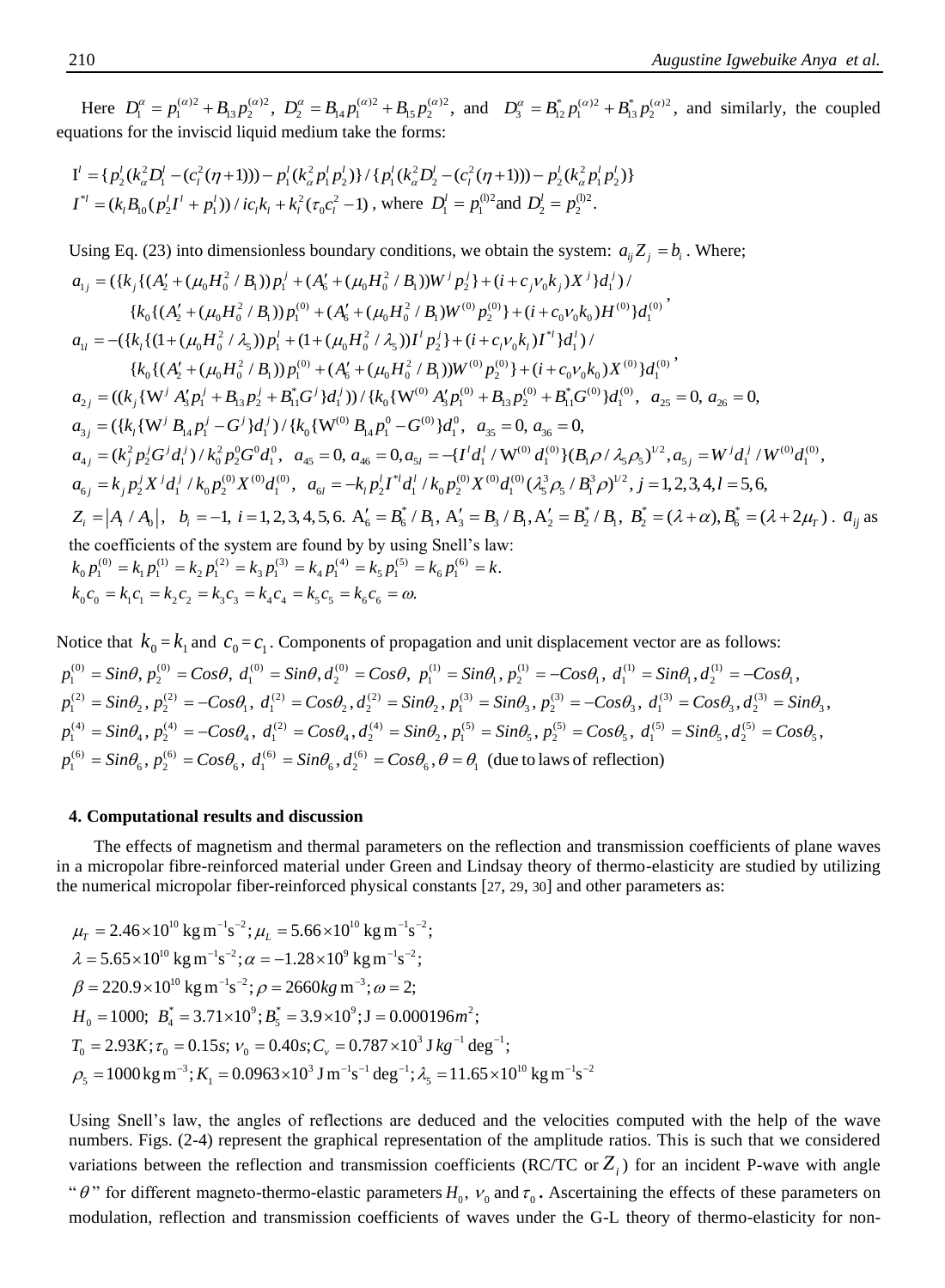insulated boundary are then discussed below.



**Fig 2: Variations of amplitude ratios**  *Zi* **of reflected and transmitted waves versus** angle of incidence for distinct values of magnetic field parameter  $H_0^+$  .

Fig. 2 shows the variation of amplitude ratios (RC/TC) or  $Z_i$ ,  $i = 1, 2, 3, 4, 5$ , 6 of qLD, qTD, qTM qT, qLT and  $qTT$  waves respectively versus incident angle with varying magnetic field parameter  $H_0$  and constant thermal relaxation times. The amplitude ratios  $Z_i$ ,  $i = 1, 2, 3, 4, 5, 6$  are decreased for increased magnetic effects and increasing angles. This means that higher amplitude ratios are attained when the magnetic parameters are removed thus showing that the modulation of the waves are been influenced. Also for  $\theta > 0^0$ , i.e. as the angle increases, mixed behaviors in terms of modulation, decrease and increase in amplitudes are encountered between varying magnetic parameters in the media especially on qLD and qLT waves. Hence higher magnetic effects could lead to vanishing of the waves before grazing angles of incidence.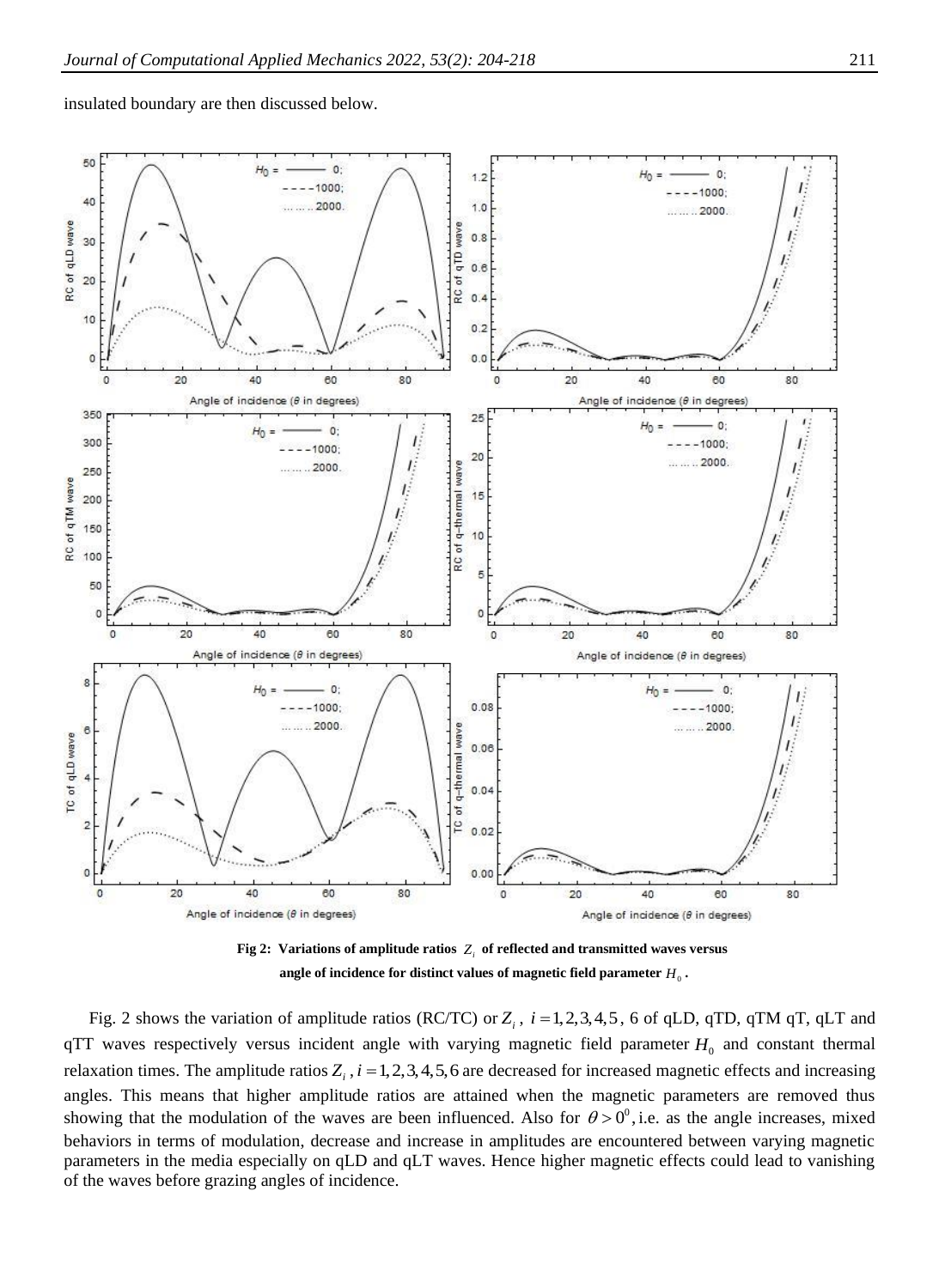

**Fig 3: Variations of amplitude ratios**  *Zi* **of reflected and transmitted waves versus** incidence angle for distinct values of thermal relaxation parameter  $v_{\rm o}$  .

Furthermore, Fig. 3 represents the variation of amplitude ratios (RC/TC) or  $Z_i$ ,  $i = 1,2,3,4,5,6$  of qLD, qTD, qTM qT, qLT and qTT waves respectively against incident angle with variations in thermal relaxation parameter  $v_c$ and constant magnetic field parameter  $H_0$ . Hence, it's obvious that the amplitude ratios  $Z_i$ ,  $i = 2,3,4,6$  are increased for increasing thermal relaxation parameter  $V_0$  and increasing angles. This means that higher amplitude ratios are attained in the presence of thermal relaxation parameter  $V_0$  and thus showing increase in modulation of the waves. Also, for a reduced thermal relaxation parameter  $v_0$ , the wave's modulations and amplitudes of  $Z_i$ ,  $i = 2,3,4,6$ vanishes faster near grazing angle of incidence. Nevertheless,  $Z_i$   $i = 1.5$  of the reflected quasi-longitudinal and quasi-longitudinal transmitted waves in both the solid and liquid materials respectively, depicts somewhat mixed behaviors of increase and decrease, as the angle increases for constant magnetic effects and  $\tau_0$ . Moreover, for  $0^0 \le \theta \le 38.5^0$ ,  $Z_i$  *i* = 1, increases for reduced thermal relaxation parameter  $V_0$  and subsequently increases in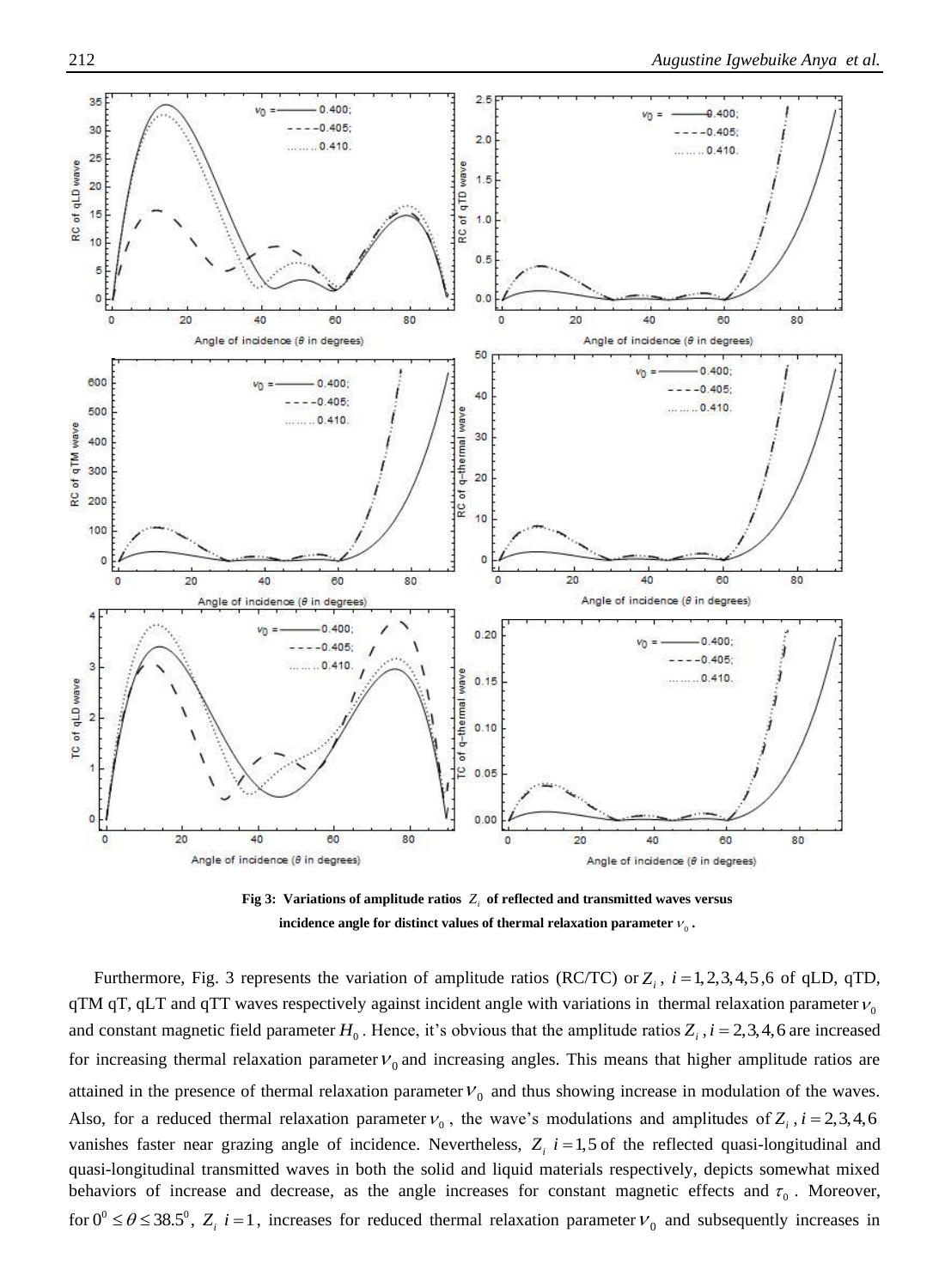

amplitudes for  $\theta > 38.5^{\circ}$ , while  $Z_i$  *i* = 1 and its modulations are clearly displayed in mixed effects of increment and decrement as the angle increases.

**Fig 4: Variations of amplitude ratios**  *Zi* **of reflected and transmitted waves versus** incidence angle for distinct values of thermal relaxation parameter  $\tau_{\rm c}$ 

Furthermore, Fig. 4 represents the variation of amplitude ratios (RC/TC) or  $Z_i$ ,  $i = 1,2,3,4,5,6$  of qLD, qTD, qTM, qT, qLT and qTT waves respectively against incident angle with varying thermal relaxation parameter  $\tau_0$  and constant magnetic field parameter  $H_0$ . Note that the modulation and amplitude ratio of  $Z_i$ ,  $i = 1$ , has a consistent decrease for increased thermal relaxation parameter  $\tau_0$  between  $0^\circ \leq \theta \leq 35^\circ$  and with mixed behaviours for  $35^{\circ} \le \theta \le 63^{\circ}$ , as it subsequently returns in a consistent decrease for  $\theta > 63^{\circ}$ .  $Z_i$ ,  $i = 2, 3, 4$  yielded a somewhat consistent increment for higher values of thermal relaxation parameter  $\tau_0$  and with vanishing characterization as the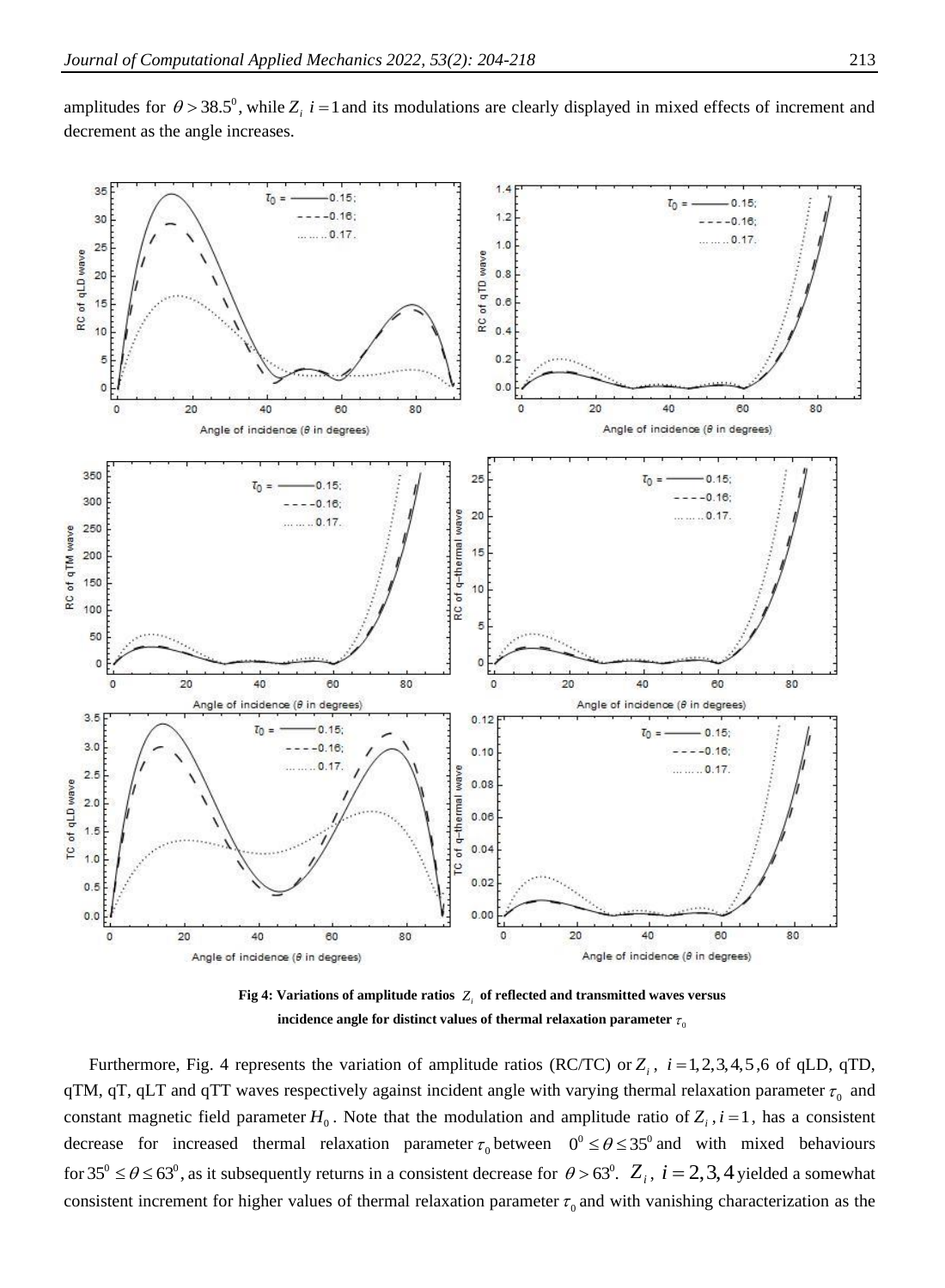angle of incidence increases. We observed that the modulation and amplitude ratio of  $Z_i$ ,  $i = 5$ , also has a consistent decrease for increased thermal relaxation parameter  $\tau_0$  between the normal angle of incidence and  $\theta \le 35^\circ$ , and with mixed behaviors occurring for  $\theta \ge 35^{\circ}$  i.e., modulations and hence the amplitude ratio increases and decreases along these angles of incidence. In a similar manner, for  $\theta > 0^0$ ,  $Z_i$ ,  $i = 6$  showed mixed behaviors and with considerable increments for increased  $\tau_0$  and constant magnetic effects with the propensity to vanish as the angle increases before the grazing angle of incidence.

## **5. Conclusion**

This investigation was centered on the propagation, reflection and transmission of magneto-thermo-elastic plane waves in micropolar fibre-reinforced solid and liquid interface using Green and Lindsay theory of thermo-elasticity and with no insulation at the interface of the resulting media. coupled waves; quasi-longitudinal displacement (qLD) wave, quasi-transverse displacement (qTD) wave, quasi-transverse microrotational (qTM) wave and quasi-thermal waves were observed traveling in the solid medium while two waves; quasi- Longitudinal transmitted qLT and quasi-thermal transmitted (qTT) waves are found to propagate in the liquid medium, owing to non-insulation of the interface. The physical characterization of the study hinges on thermal effects using G-L theory under the influence of magnetic fields. Thus, the combined effects of these physical characterizations have remarkable degrees of influences on the modulation of the waves in the media as well as its corresponding amplitudes as observed from the numerical simulated graphs. While magnetic field decreases the reflection and transmission coefficients of waves in the modeled problem; in both the solid and the liquid medium in generally, the reverse is the case for thermal relaxation times effects, notwithstanding their mixed behaviors encountered in both effects within some given range of values of incident angles as the waves propagates. We can deduce that reflection and transmission cannot occur for some incident angles in the media. Cases found in literatures are similar to this study if we neglect thermal or magnetic parameters, thus yielding micropolar fiber reinforced investigation.

 Therefore, it is worth noting to state that this research work should be of great importance to researchers in new materials or designers in material sciences, new researchers in the field and experimental based examination involving modulation, reflection and transmission of magneto-thermo-elastic plane waves in micropolar fibrereinforced solid and liquid interactions and also in mechanization fields similar to seismology or earthquake analysis.

## **Conflict of interest**

The authors declare that there is no conflict of interest.

# **References**

- <span id="page-10-0"></span>[1] J. W. Nunziato, S. C. Cowin, A nonlinear theory of elastic materials with voids, *Archive for Rational Mechanics and Analysis,* Vol. 72, No. 2, pp. 175-201, 1979.
- <span id="page-10-1"></span>[2] S. C. Cowin, J. W. Nunziato, Linear elastic materials with voids, *Journal of elasticity,* Vol. 13, No. 2, pp. 125-147, 1983.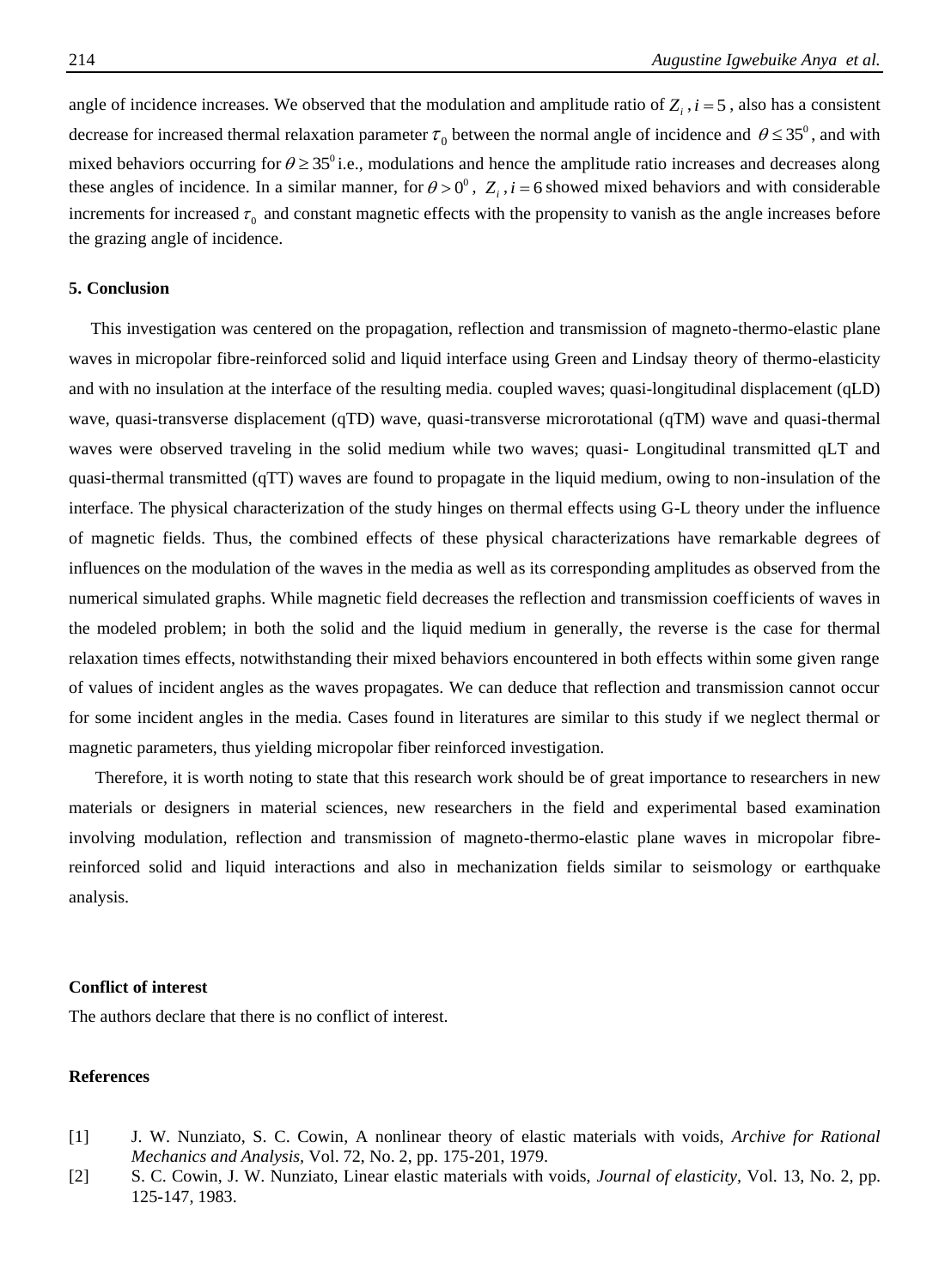- <span id="page-11-0"></span>[3] P. Puri, S. C. Cowin, Plane waves in linear elastic materials with voids, *Journal of Elasticity,* Vol. 15, No. 2, pp. 167-183, 1985.
- <span id="page-11-1"></span>[4] A. C. Eringen, *Theory of micropolar elasticity*, in: *Microcontinuum field theories*, Eds., pp. 101-248: Springer, 1999.
- <span id="page-11-2"></span>[5] M. Schoenberg, D. Censor, Elastic waves in rotating media, *Quarterly of Applied Mathematics,* Vol. 31, No. 1, pp. 115-125, 1973.
- <span id="page-11-3"></span>[6] H. W. Lord, Y. Shulman, A generalized dynamical theory of thermoelasticity, *Journal of the Mechanics and Physics of Solids,* Vol. 15, No. 5, pp. 299-309, 1967.
- <span id="page-11-4"></span>[7] A. E. Green, K. Lindsay, Thermoelasticity, *Journal of elasticity,* Vol. 2, No. 1, pp. 1-7, 1972.
- <span id="page-11-5"></span>[8] A. Green, P. Naghdi, Thermoelasticity without energy dissipation, *Journal of elasticity,* Vol. 31, No. 3, pp. 189-208, 1993.
- [9] A. Green, P. Naghdi, On undamped heat waves in an elastic solid, *Journal of Thermal Stresses,* Vol. 15, No. 2, pp. 253-264, 1992.
- [10] A. E. Green, P. Naghdi, A re-examination of the basic postulates of thermomechanics, *Proceedings of the Royal Society of London. Series A: Mathematical and Physical Sciences,* Vol. 432, No. 1885, pp. 171-194, 1991.
- <span id="page-11-6"></span>[11] M. F. McCarthy, A. C. Eringen, Micropolar viscoelastic waves, *International Journal of Engineering Science,* Vol. 7, No. 5, pp. 447-458, 1969.
- <span id="page-11-7"></span>[12] R. Kumar, M. Gogna, L. Debnath, On Lamb's plane problem in micropolar viscoelastic half-space with stretch, *International Journal of Mathematics and Mathematical Sciences,* Vol. 13, No. 2, pp. 363-372, 1990.
- <span id="page-11-8"></span>[13] P. Biswas, P. Sengupta, L. Debnath, Axisymmetric Lamb's problem in a semi-infinite micropolar viscoelastic medium, *International Journal of Mathematics and Mathematical Sciences,* Vol. 19, No. 4, pp. 815-820, 1996.
- <span id="page-11-9"></span>[14] B. Singh, R. Kumar, Reflection and refraction of plane waves at an interface between micropolar elastic solid and viscoelastic solid, *International Journal of Engineering Science,* Vol. 36, No. 2, pp. 119-135, 1998.
- <span id="page-11-10"></span>[15] B. Singh, Reflection and transmission of plane harmonic waves at an interface between liquid and micropolar viscoelastic solid with stretch, *Sadhana,* Vol. 25, No. 6, pp. 589-600, 2000.
- <span id="page-11-11"></span>[16] B. Singh, Reflection of elastic waves from plane surface of a half-space with impedance boundary conditions, *Geosciences Research,* Vol. 2, No. 4, pp. 242-253, 2017.
- <span id="page-11-12"></span>[17] P. Sengupta, S. Nath, Surface waves in fibre-reinforced anisotropic elastic media, *Sadhana,* Vol. 26, No. 4, pp. 363-370, 2001.
- <span id="page-11-13"></span>[18] A. Chattopadhyay, R. Venkateswarlu, S. Saha, Reflection of quasi-P and quasi-SV waves at the free and rigid boundaries of a fibre-reinforced medium, *Sadhana,* Vol. 27, No. 6, pp. 613-630, 2002.
- <span id="page-11-14"></span>[19] S. Chaudhary, V. P. Kaushik, S. K. Tomar, Reflection/transmission of plane SH wave through a selfreinforced elastic layer between two half-spaces, *Acta Geophysica Polonica,* Vol. 52, No. 2, pp. 219-236, 2004.
- <span id="page-11-15"></span>[20] A. I. Anya, M. Akhtar, S. M. Abo-Dahab, H. Kaneez, A. Khan, A. Jahangir, Effects of a magnetic field and initial stress on reflection of SV-waves at a free surface with voids under gravity, *Journal of the Mechanical Behavior of Materials,* Vol. 27, No. 5-6, 2018.
- <span id="page-11-16"></span>[21] T. Tauchert, Thermal stresses in micropolar elastic solids, *Acta Mechanica,* Vol. 11, No. 3, pp. 155-169, 1971.
- <span id="page-11-17"></span>[22] A. Chattopadhyay, S. Choudhury, Propagation, reflection and transmission of magnetoelastic shear waves in a self-reinforced medium, *International Journal of Engineering Science,* Vol. 28, No. 6, pp. 485-495, 1990.
- <span id="page-11-18"></span>[23] R. Kumar, K. Sharma, S. Garg, REFLECTION OF PLANE WAVES IN TRANSVERSELY ISOTROPIC MICROPOLAR VISCOTHERMOELASTIC SOLID, *Materials Physics & Mechanics,* Vol. 22, No. 1, 2015.
- <span id="page-11-19"></span>[24] A. Abd-Alla, S. Abo-Dahab, A. Khan, Rotational effects on magneto-thermoelastic Stoneley, Love and Rayleigh waves in fibre-reinforced anisotropic general viscoelastic media of higher order, *Computers, Materials and Continua,* Vol. 53, No. 1, pp. 49-72, 2017.
- <span id="page-11-20"></span>[25] P. Lata, Reflection and refraction of plane waves in layered nonlocal elastic and anisotropic thermoelastic medium, *Struct. Eng. Mech,* Vol. 66, No. 1, pp. 113-124, 2018.
- <span id="page-11-21"></span>[26] M. Sinha, R. Bera, Eigenvalue approach to study the effect of rotation and relaxation time in generalised thermoelasticity, *Computers & Mathematics with Applications,* Vol. 46, No. 5-6, pp. 783-792, 2003.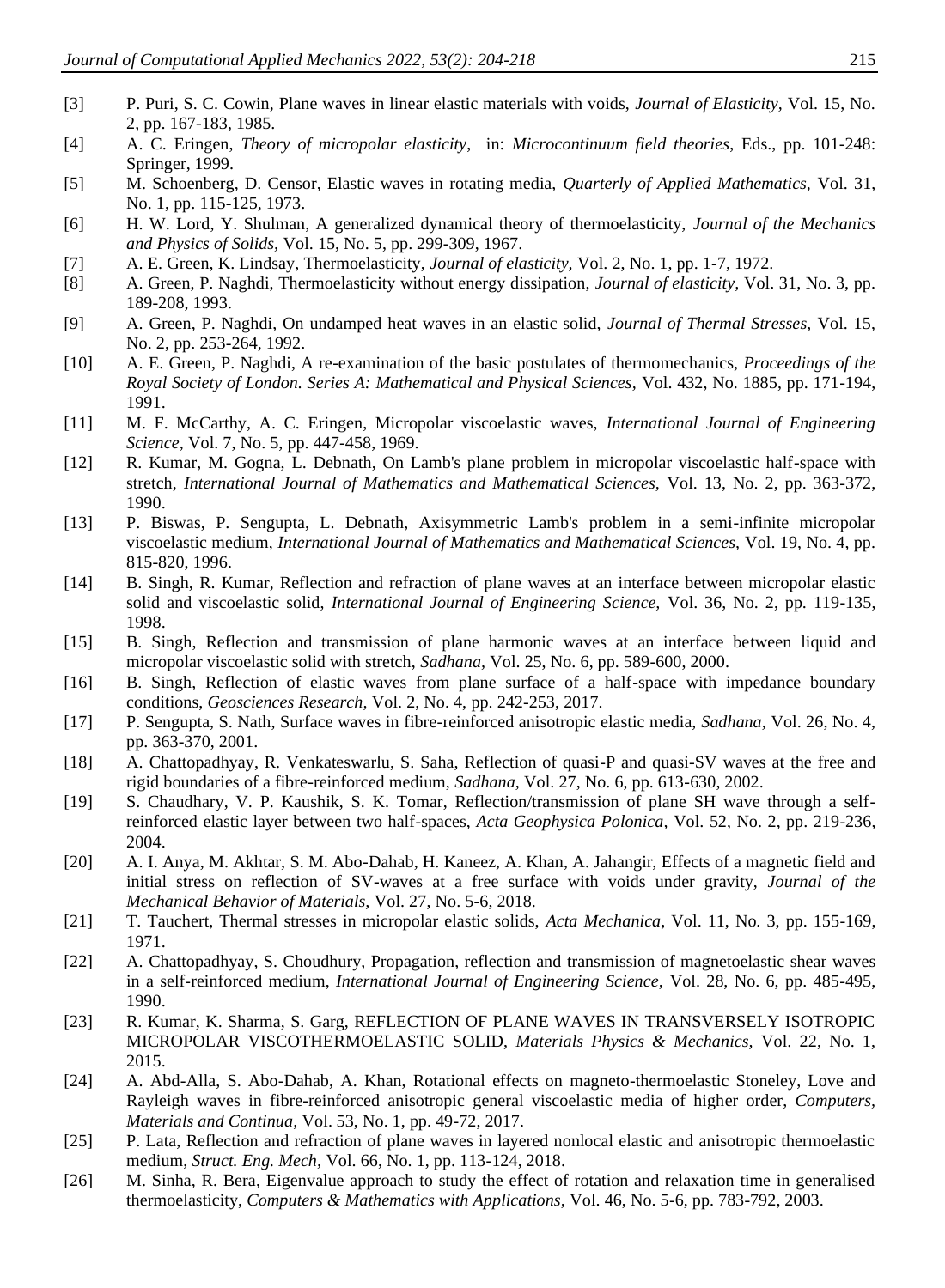- <span id="page-12-0"></span>[27] S. Deswal, S. K. Sheokand, K. K. Kalkal, Reflection at the free surface of fiber-reinforced thermoelastic rotating medium with two-temperature and phase-lag, *Applied Mathematical Modelling,* Vol. 65, pp. 106- 119, 2019.
- <span id="page-12-1"></span>[28] I. Roy, D. Acharya, S. Acharya, Propagation and reflection of plane waves in a rotating magneto-elastic fibre-reinforced semi space with surface stress, *Mechanics and Mechanical Engineering,* Vol. 22, No. 4, pp. 939-958, 2018.
- <span id="page-12-2"></span>[29] B. Singh, R. Sindhu, Propagation of Waves at an Interface between a Liquid Half-Space and an Orthotropic Micropolar Solid Half-Space, *Advances in Acoustics and Vibration,* Vol. 2011, 2011.
- <span id="page-12-3"></span>[30] R. Gupta, Surface wave characteristics in a micropolar transversely isotropic halfspace underlying an inviscid liquid layer, *International Journal of Applied Mechanics and Engineering,* Vol. 19, No. 1, 2014.
- <span id="page-12-4"></span>[31] A. I. Anya, A. Khan, Reflection and propagation of plane waves at free surfaces of a rotating micropolar fibre-reinforced medium with voids, *Geomechanics and Engineering,* Vol. 18, No. 6, pp. 605-614, 2019.
- [32] A. I. Anya, A. Khan, Reflection and Propagation of Magneto-Thermoelastic Plane Waves at Free Surfaces of a Rotating Micropolar Fibre-Reinforced Medium under GL Theory, *International Journal of Acoustics and Vibration,* Vol. 25, No. 2, pp. 190-199, 2020.
- [33] A. Khan, A. Anya, H. Kaneez, Gravitational effects on surface waves in non--homogeneous rotating fibrereinforced anisotropic elastic media with voids, *International Journal of Applied Science and Engineering Research,* Vol. 4, No. 5, pp. 620-632, 2015.
- <span id="page-12-5"></span>[34] H. Asemi, S. Asemi, A. Farajpour, M. Mohammadi, Nanoscale mass detection based on vibrating piezoelectric ultrathin films under thermo-electro-mechanical loads, *Physica E: Low-dimensional Systems and Nanostructures,* Vol. 68, pp. 112-122, 2015.
- [35] S. Asemi, A. Farajpour, H. Asemi, M. Mohammadi, Influence of initial stress on the vibration of doublepiezoelectric-nanoplate systems with various boundary conditions using DQM, *Physica E: Lowdimensional Systems and Nanostructures,* Vol. 63, pp. 169-179, 2014.
- [36] S. Asemi, A. Farajpour, M. Mohammadi, Nonlinear vibration analysis of piezoelectric nanoelectromechanical resonators based on nonlocal elasticity theory, *Composite Structures,* Vol. 116, pp. 703-712, 2014.
- [37] S. R. Asemi, M. Mohammadi, A. Farajpour, A study on the nonlinear stability of orthotropic single-layered graphene sheet based on nonlocal elasticity theory, *Latin American Journal of Solids and Structures,* Vol. 11, No. 9, pp. 1515-1540, 2014.
- <span id="page-12-6"></span>[38] M. Baghani, M. Mohammadi, A. Farajpour, Dynamic and Stability Analysis of the Rotating Nanobeam in a Nonuniform Magnetic Field Considering the Surface Energy, *International Journal of Applied Mechanics,* Vol. 08, No. 04, pp. 1650048, 2016.
- <span id="page-12-7"></span>[39] A. Farajpour, M. Danesh, M. Mohammadi, Buckling analysis of variable thickness nanoplates using nonlocal continuum mechanics, *Physica E: Low-dimensional Systems and Nanostructures,* Vol. 44, No. 3, pp. 719-727, 2011.
- [40] A. Farajpour, M. H. Yazdi, A. Rastgoo, M. Loghmani, M. Mohammadi, Nonlocal nonlinear plate model for large amplitude vibration of magneto-electro-elastic nanoplates, *Composite Structures,* Vol. 140, pp. 323- 336, 2016.
- [41] A. Farajpour, M. Mohammadi, A. Shahidi, M. Mahzoon, Axisymmetric buckling of the circular graphene sheets with the nonlocal continuum plate model, *Physica E: Low-dimensional Systems and Nanostructures,* Vol. 43, No. 10, pp. 1820-1825, 2011.
- [42] A. Farajpour, A. Rastgoo, M. Mohammadi, Surface effects on the mechanical characteristics of microtubule networks in living cells, *Mechanics Research Communications,* Vol. 57, pp. 18-26, 2014.
- [43] A. Farajpour, A. Rastgoo, M. Mohammadi, Vibration, buckling and smart control of microtubules using piezoelectric nanoshells under electric voltage in thermal environment, *Physica B: Condensed Matter,* Vol. 509, pp. 100-114, 2017.
- [44] A. Farajpour, A. Shahidi, M. Mohammadi, M. Mahzoon, Buckling of orthotropic micro/nanoscale plates under linearly varying in-plane load via nonlocal continuum mechanics, *Composite Structures,* Vol. 94, No. 5, pp. 1605-1615, 2012.
- [45] A. Farajpour, M. Yazdi, A. Rastgoo, M. Mohammadi, A higher-order nonlocal strain gradient plate model for buckling of orthotropic nanoplates in thermal environment, *Acta Mechanica,* Vol. 227, No. 7, pp. 1849- 1867, 2016.
- [46] M. R. Farajpour, A. Rastgoo, A. Farajpour, M. Mohammadi, Vibration of piezoelectric nanofilm-based electromechanical sensors via higher-order non-local strain gradient theory, *Micro & Nano Letters,* Vol. 11, No. 6, pp. 302-307, 2016.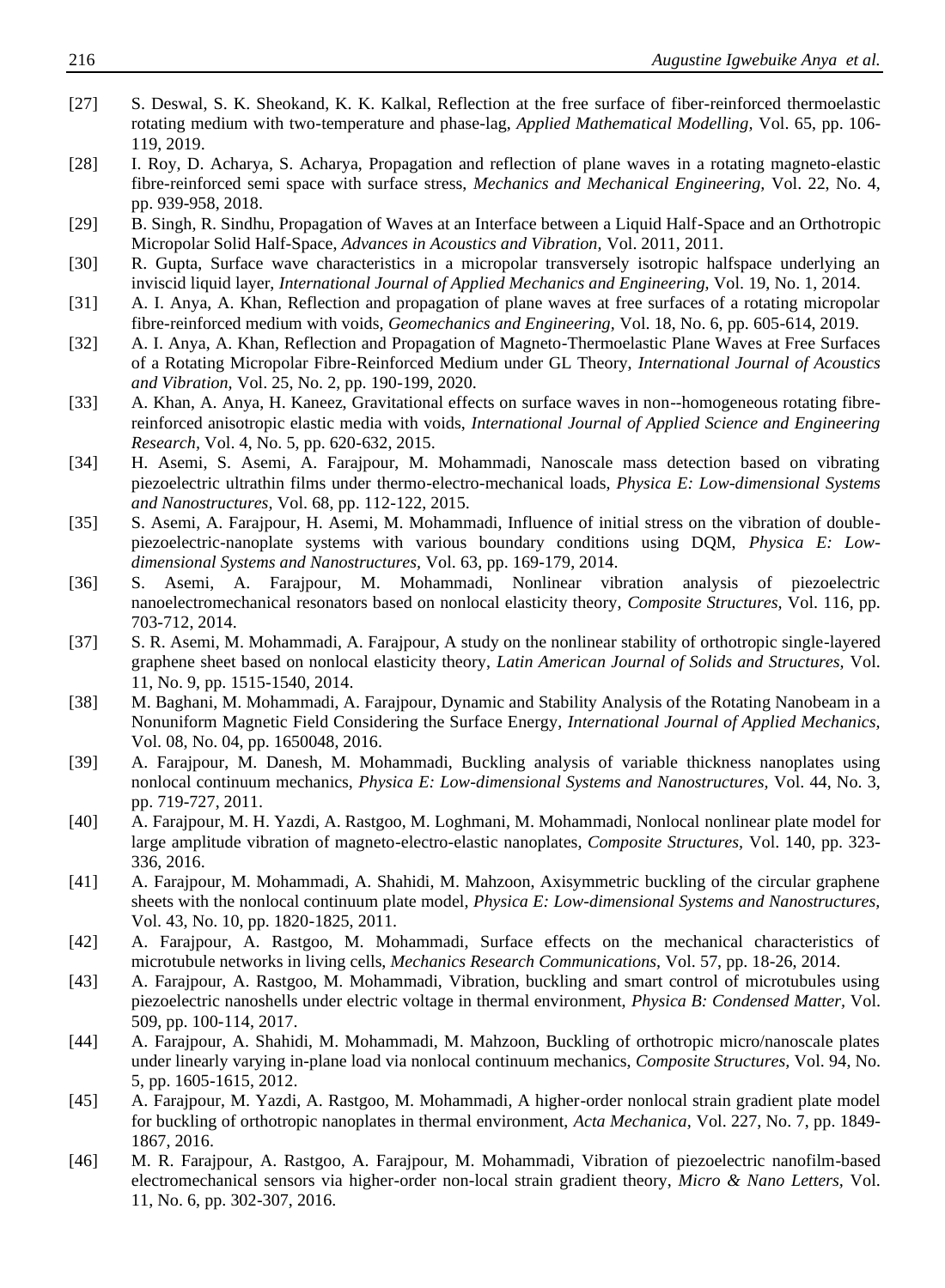- <span id="page-13-0"></span>[47] N. GHAYOUR, A. SEDAGHAT, M. MOHAMMADI, WAVE PROPAGATION APPROACH TO FLUID FILLED SUBMERGED VISCO-ELASTIC FINITE CYLINDRICAL SHELLS, *JOURNAL OF AEROSPACE SCIENCE AND TECHNOLOGY (JAST),* Vol. 8, No. 1, pp. -, 2011.
- <span id="page-13-1"></span>[48] M. GOODARZI, M. MOHAMMADI, A. FARAJPOUR, M. KHOORAN, INVESTIGATION OF THE EFFECT OF PRE-STRESSED ON VIBRATION FREQUENCY OF RECTANGULAR NANOPLATE BASED ON A VISCO-PASTERNAK FOUNDATION, *JOURNAL OF SOLID MECHANICS,* Vol. 6, No. 1, pp. -, 2014.
- [49] M. Mohammadi, A. Rastgoo, Primary and secondary resonance analysis of FG/lipid nanoplate with considering porosity distribution based on a nonlinear elastic medium, *Mechanics of Advanced Materials and Structures,* Vol. 27, No. 20, pp. 1709-1730, 2020.
- [50] M. Mohammadi, M. Hosseini, M. Shishesaz, A. Hadi, A. Rastgoo, Primary and secondary resonance analysis of porous functionally graded nanobeam resting on a nonlinear foundation subjected to mechanical and electrical loads, *European Journal of Mechanics - A/Solids,* Vol. 77, pp. 103793, 2019/09/01/, 2019.
- [51] M. Mohammadi, A. Rastgoo, Nonlinear vibration analysis of the viscoelastic composite nanoplate with three directionally imperfect porous FG core, *Structural Engineering and Mechanics, An Int'l Journal,* Vol. 69, No. 2, pp. 131-143, 2019.
- [52] M. Goodarzi, M. Mohammadi, M. Khooran, F. Saadi, Thermo-mechanical vibration analysis of FG circular and annular nanoplate based on the visco-pasternak foundation, *Journal of Solid Mechanics,* Vol. 8, No. 4, pp. 788-805, 2016.
- [53] M. Mohammadi, M. Safarabadi, A. Rastgoo, A. Farajpour, Hygro-mechanical vibration analysis of a rotating viscoelastic nanobeam embedded in a visco-Pasternak elastic medium and in a nonlinear thermal environment, *Acta Mechanica,* Vol. 227, No. 8, pp. 2207-2232, 2016.
- <span id="page-13-2"></span>[54] M. Safarabadi, M. Mohammadi, A. Farajpour, M. Goodarzi, Effect of surface energy on the vibration analysis of rotating nanobeam, 2015.
- [55] M. Mohammadi, A. Farajpour, M. Goodarzi, H. Shehni nezhad pour, Numerical study of the effect of shear in-plane load on the vibration analysis of graphene sheet embedded in an elastic medium, *Computational Materials Science,* Vol. 82, pp. 510-520, 2014/02/01/, 2014.
- [56] M. Mohammadi, A. Farajpour, A. Moradi, M. Ghayour, Shear buckling of orthotropic rectangular graphene sheet embedded in an elastic medium in thermal environment, *Composites Part B: Engineering,* Vol. 56, pp. 629-637, 2014.
- [57] M. Mohammadi, A. Farajpour, M. Goodarzi, F. Dinari, Thermo-mechanical vibration analysis of annular and circular graphene sheet embedded in an elastic medium, *Latin American Journal of Solids and Structures,* Vol. 11, pp. 659-682, 2014.
- [58] M. Mohammadi, A. Moradi, M. Ghayour, A. Farajpour, Exact solution for thermo-mechanical vibration of orthotropic mono-layer graphene sheet embedded in an elastic medium, *Latin American Journal of Solids and Structures,* Vol. 11, No. 3, pp. 437-458, 2014.
- [59] M. Mohammadi, A. Farajpour, M. Goodarzi, H. Mohammadi, Temperature Effect on Vibration Analysis of Annular Graphene Sheet Embedded on Visco-Pasternak Foundati, *Journal of Solid Mechanics,* Vol. 5, No. 3, pp. 305-323, 2013.
- [60] M. Mohammadi, A. Farajpour, M. Goodarzi, R. Heydarshenas, Levy type solution for nonlocal thermomechanical vibration of orthotropic mono-layer graphene sheet embedded in an elastic medium, *Journal of Solid Mechanics,* Vol. 5, No. 2, pp. 116-132, 2013.
- [61] M. Mohammadi, M. Goodarzi, M. Ghayour, A. Farajpour, Influence of in-plane pre-load on the vibration frequency of circular graphene sheet via nonlocal continuum theory, *Composites Part B: Engineering,* Vol. 51, pp. 121-129, 2013.
- [62] M. Mohammadi, M. Ghayour, A. Farajpour, Free transverse vibration analysis of circular and annular graphene sheets with various boundary conditions using the nonlocal continuum plate model, *Composites Part B: Engineering,* Vol. 45, No. 1, pp. 32-42, 2013.
- [63] M. MOHAMMADI, M. GOODARZI, M. GHAYOUR, S. ALIVAND, SMALL SCALE EFFECT ON THE VIBRATION OF ORTHOTROPIC PLATES EMBEDDED IN AN ELASTIC MEDIUM AND UNDER BIAXIAL IN-PLANE PRE-LOAD VIA NONLOCAL ELASTICITY THEORY, *JOURNAL OF SOLID MECHANICS,* Vol. 4, No. 2, pp. -, 2012.
- <span id="page-13-3"></span>[64] M. Danesh, A. Farajpour, M. Mohammadi, Axial vibration analysis of a tapered nanorod based on nonlocal elasticity theory and differential quadrature method, *Mechanics Research Communications,* Vol. 39, No. 1, pp. 23-27, 2012.